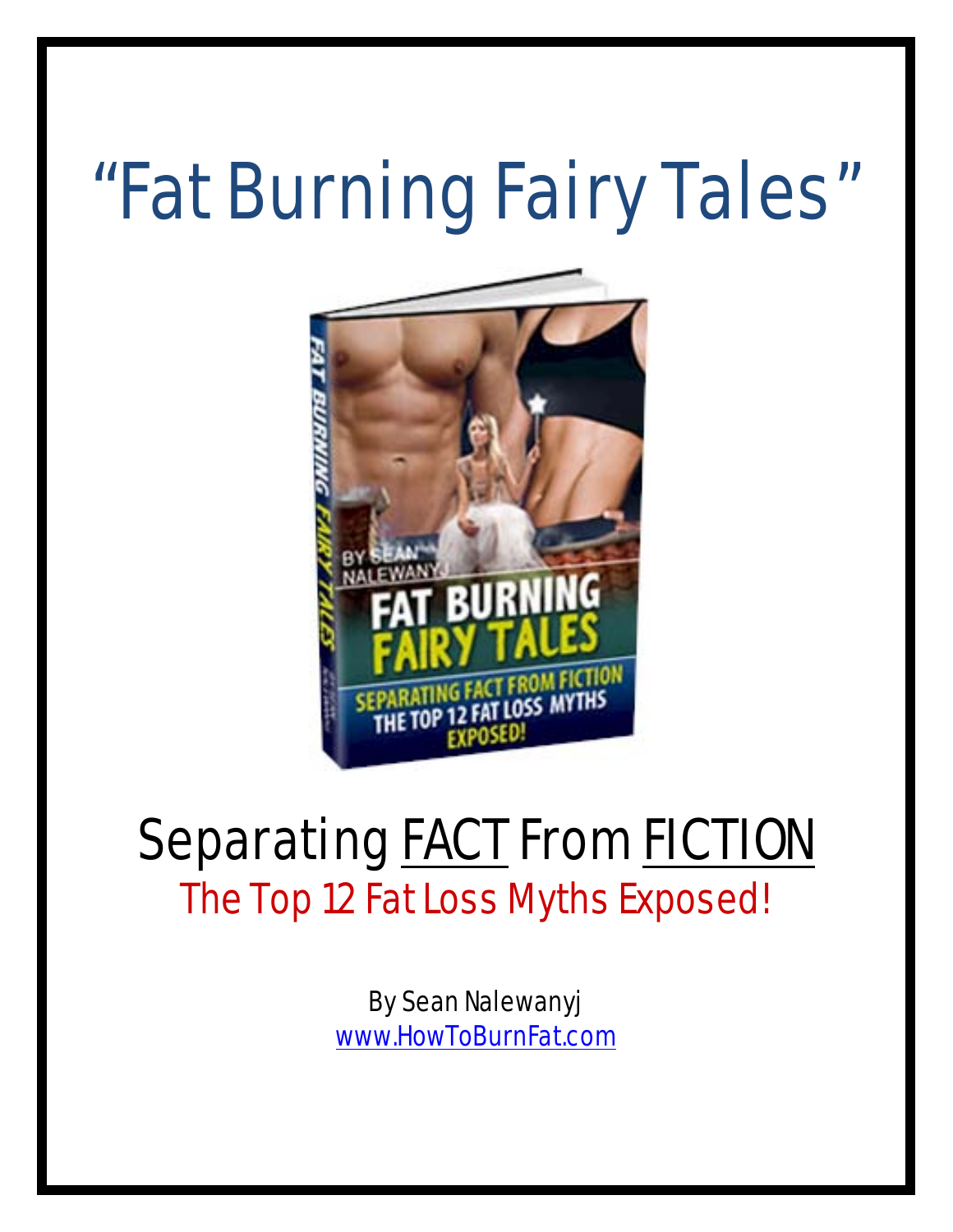# Important Notice: You MAY give away, share and distribute this report!

**(As long as none of the content is altered, extracted or re-sold and all of the links remain intact)**

#### **In fact, I encourage you to share this report!**

If you know of any friends, family, co-workers or anyone else who would benefit from the advice given here, feel free to pass this report along to them.

If you have a website, newsletter, blog, forum or e-zine of your own, feel free to feature this report to your visitors. I can even code it with a special link so that you earn commissions for any sales that are generated as a result of people reading the report. If you're interested, visit my affiliate section for details: [www.Fitness-Profits.com](http://www.fitness-profits.com/)

### **Disclaimer**

Before beginning any new exercise, nutrition or dietary supplement program you should consult a physician first. The information presented herein is not meant to treat or prevent any disease or to provide the reader with medical advice. If you are looking for specific medical advice then you should obtain this information from a licensed health-care practitioner.

This publication is intended for informational use only. Sean Nalewanyj and [www.HowToBurnFat.com](http://nalewanyjfitness.com/go.php?offer=matynne54&pid=2) will not assume any liability or be held responsible for any form of injury, personal loss or illness caused by the utilization of this information. The individual results obtained from these methods will vary from person to person and we make no guarantee as to the degree of results that you will personally achieve.

#### **© www.HowToBurnFat.com - All Rights Reserved**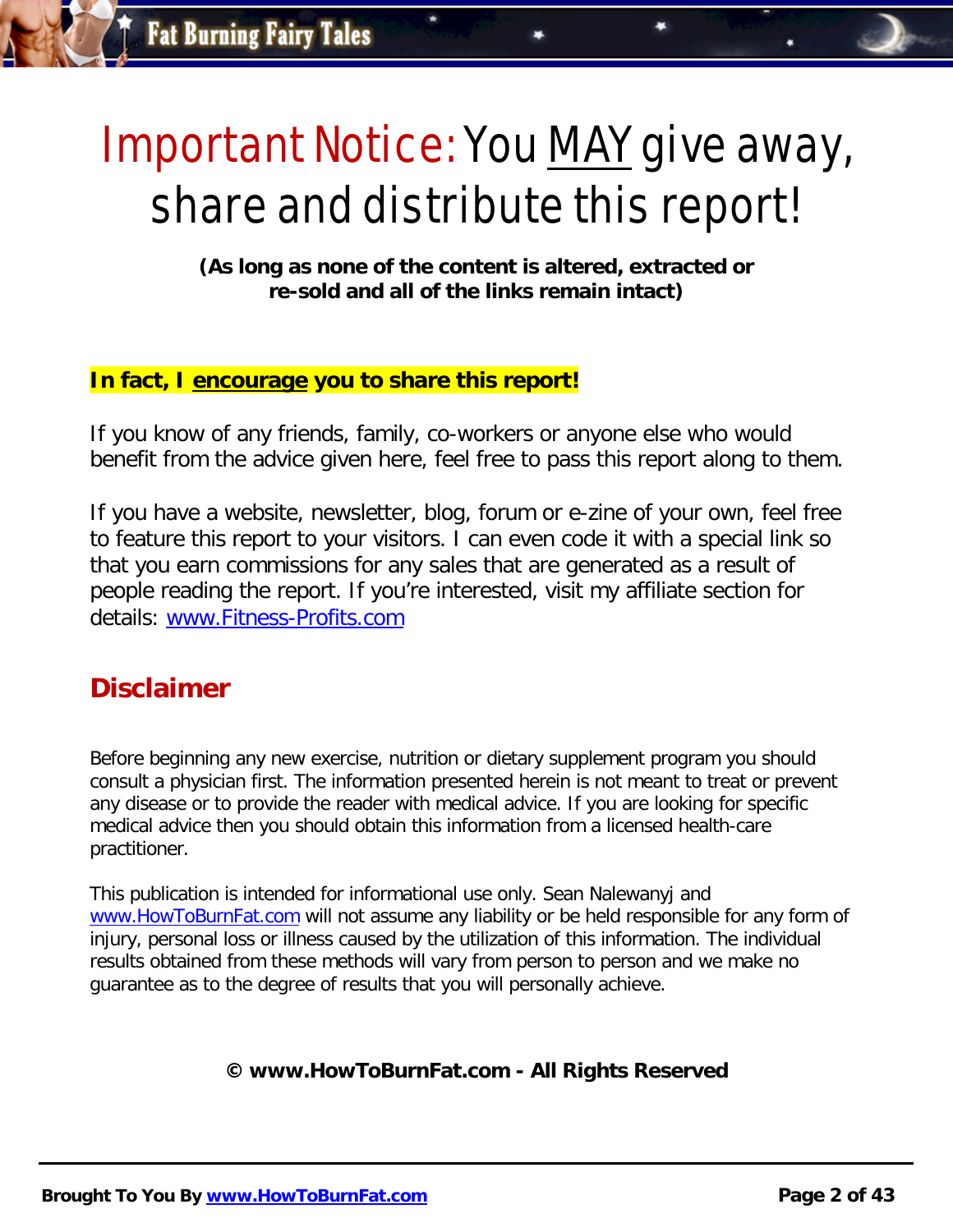# About The Author **Sean Nalewanyj**

**[www.HowToBurnFat.com](http://nalewanyjfitness.com/go.php?offer=matynne54&pid=2)**



Once an awkward, out-of-shape "social outcast", Sean Nalewanyj is now a renowned fat loss and muscle building expert, best-selling fitness author and success coach.

Sean has been researching and promoting natural fat loss and bodybuilding techniques for the past decade, has written articles for dozens of the most popular fitness sites on the web, and is recognized as an expert authority on the subjects of building muscle and burning fat fast.

Through his highly successful website, **[www.HowToBurnFat.com](http://nalewanyjfitness.com/go.php?offer=matynne54&pid=2)** and his information packed online email lessons (visit his website using the link above for signup details), he has helped thousands of average everyday people from all over the world burn fat, build muscle and get into the best shape of their lives.

Sean is well known as the creator of the renowned online body makeover program, "**[The Real Body Transformation System](http://nalewanyjfitness.com/go.php?offer=matynne54&pid=2)**", which teaches people how to burn fat, increase their muscle definition and look their best without supplements, drugs, fad diets or fancy equipment of any kind.

The full package includes his best-selling e-book, "**The Truth About Burning Fat**", along with a detailed collection of fat loss support modules and free bonus gifts. The system is backed by a ton of dramatic before/after success stories and is also endorsed by several top fitness experts in the field.

In a weight loss world where intense marketing hype and exaggerations have become the norm, Sean is well respected for his direct, no-nonsense approach. He admits that getting into impressive shape is not a walk in the park, but believes without a doubt that he can help anyone achieve the body they desire as long as they are willing to put forth the effort.

You can read more about Sean and his full-blown fat loss success system by **[clicking here](http://nalewanyjfitness.com/go.php?offer=matynne54&pid=2)** to visit his website.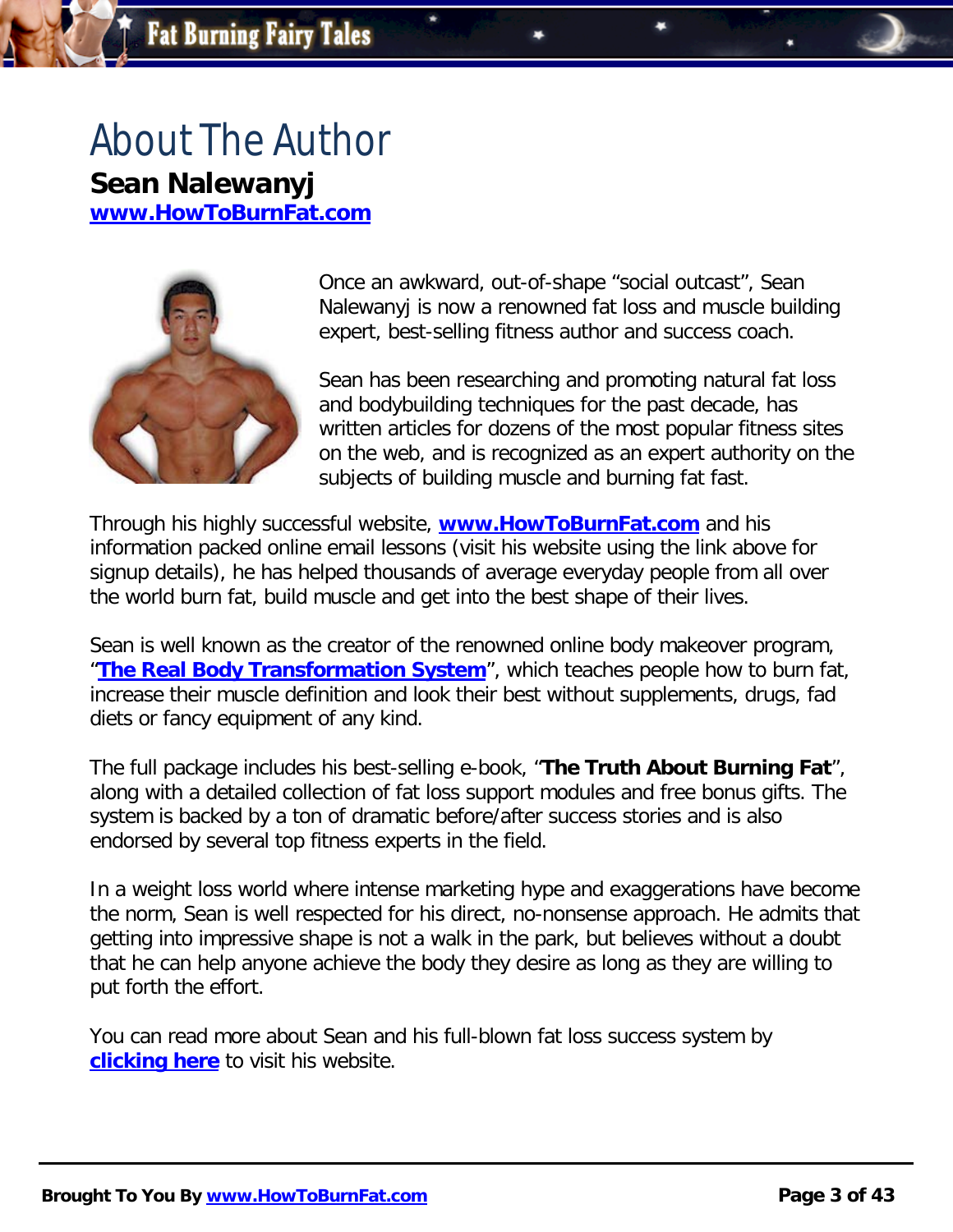Sean is also the author and creator of a best-selling natural bodybuilding program known as "**[The Muscle Gain Truth No Fail-System](http://nalewanyjfitness.com/go.php?offer=matynne54&pid=1)**". If your primary focus is to build overall muscle size and strength, this program is for you.

This explosive muscle building package contains every single tip, trick and strategy you need to achieve a powerful, jaw-dropping physique without spending countless hours in the gym or slaving away to a tedious diet plan.

Lastly, Sean is the owner and operator of "**[The School Of Muscle Inner Circle](http://nalewanyjfitness.com/go.php?offer=matynne54&pid=3)**"… A private, members-only bodybuilding and fat loss community dedicated to keeping subscribers up to date on all of the most cutting edge fitness strategies available.

Not only do S.O.M members gain access to a massive library of regularly updated muscle building and fat burning information, but they are also able to meet, chat and make friends with one another using the vast collection of "interactive" applications provided, such as instant messaging, discussion forums, live chats and more.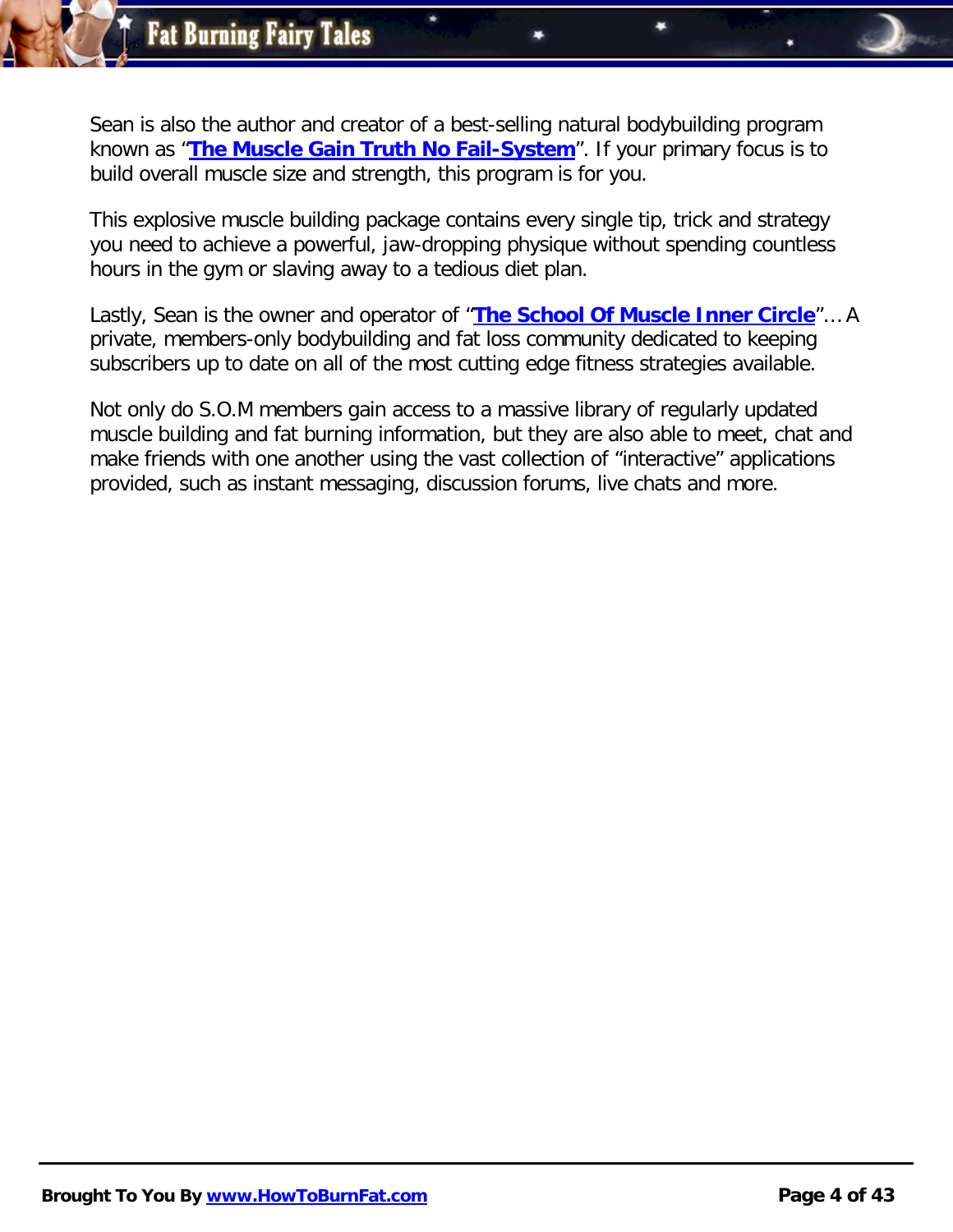# Introduction

It never ceases to amaze me how absolutely flooded the fitness world is with misinformation, contradictory advice and flat out lies.

Everywhere you go it's "miracle pill" this and "revolutionary breakthrough" that, and for most average beginners it can seem impossible to know who to trust or what advice to listen to.

Weight loss is a multi-billion dollar industry, and finding a high quality, reputable source of information these days is certainly no easy task.

Chances are that you've already been lied to on countless occasions without even realizing it… whether it be from a supplement company, exercise equipment manufacturer or fake "guru" trying to sell you the latest fat loss fad.

I've been involved in this industry for many years, and it makes me angry and flat out embarrasses me when I think of some of the tactics that the "fitness marketers" out there are using to lure good people like you into forking over their money.

#### **THAT ALL ENDS HERE!**

I'm well-known in the fitness world as the guy who "tells it like it is", and in this special report I'll be tackling 12 of the most rampant, wide-spread lies the weight loss marketers are using to try and keep you fat.

Yes, you read that correctly…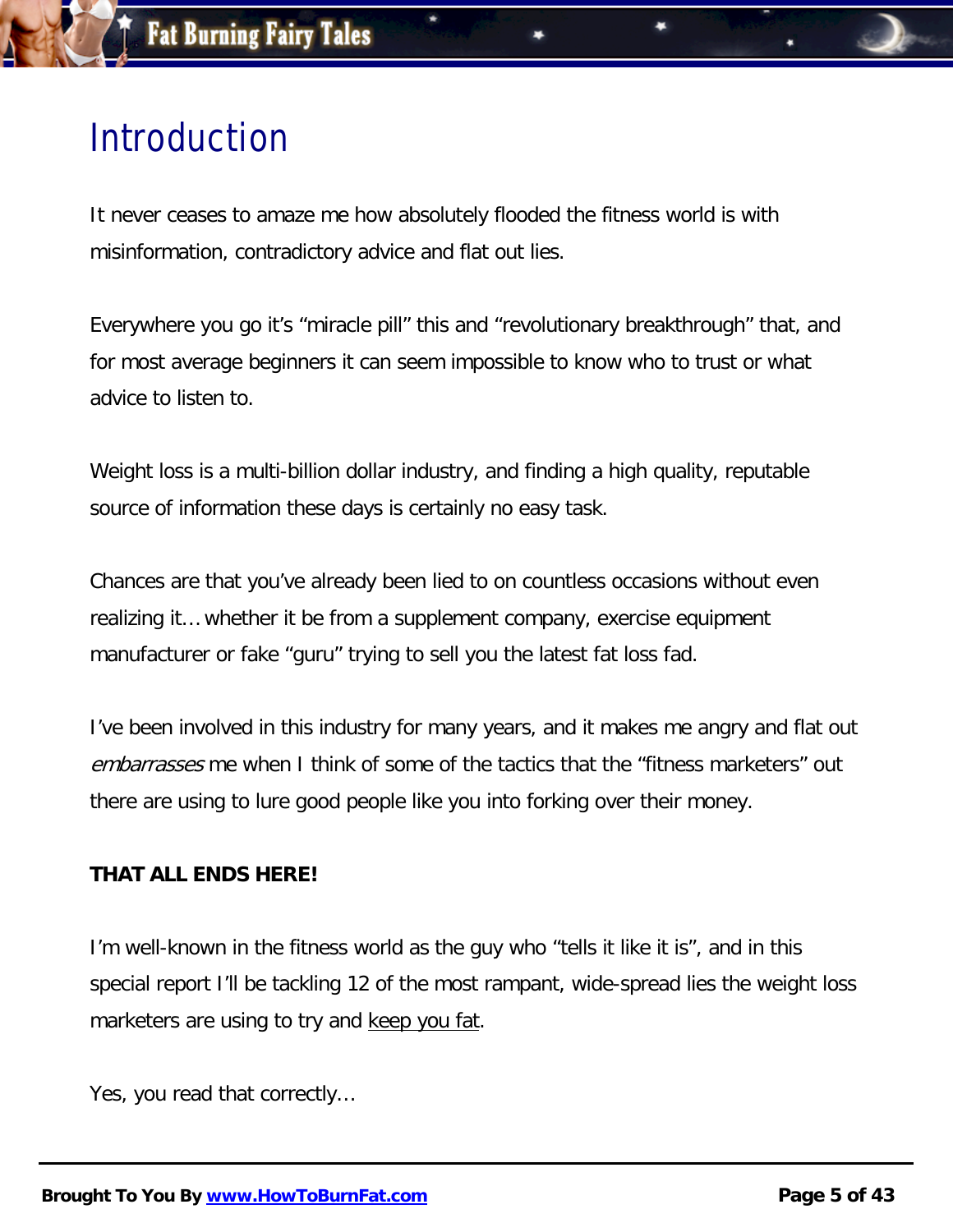Not only are they trying to steal your hard-earned money with false promises and ineffective products, but a lot of the advice they give out is purposely designed to prevent you from reaching your goals.

The reason is simple: **as long as you stay overweight and out of shape, the longer they keep you as a customer!**

Is that fair? No.

Is that reality? You bet.

And it means that if you've been conducting a reasonable amount of fat loss research so far, many of the strategies you've learned will actually take you farther away from your goals rather than closer to them.

So if you're ready to put all the marketing hype and fluff aside and learn the **real**  techniques for slashing fat and building muscle fast, I would *strongly* urge you to read this entire report from cover to cover.

If you're truly serious about achieving a lean, attractive and healthy body as quickly and efficiently as possible, then you absolutely cannot afford to be making any of the mistakes I'll be covering.

**Let's get right down to business…**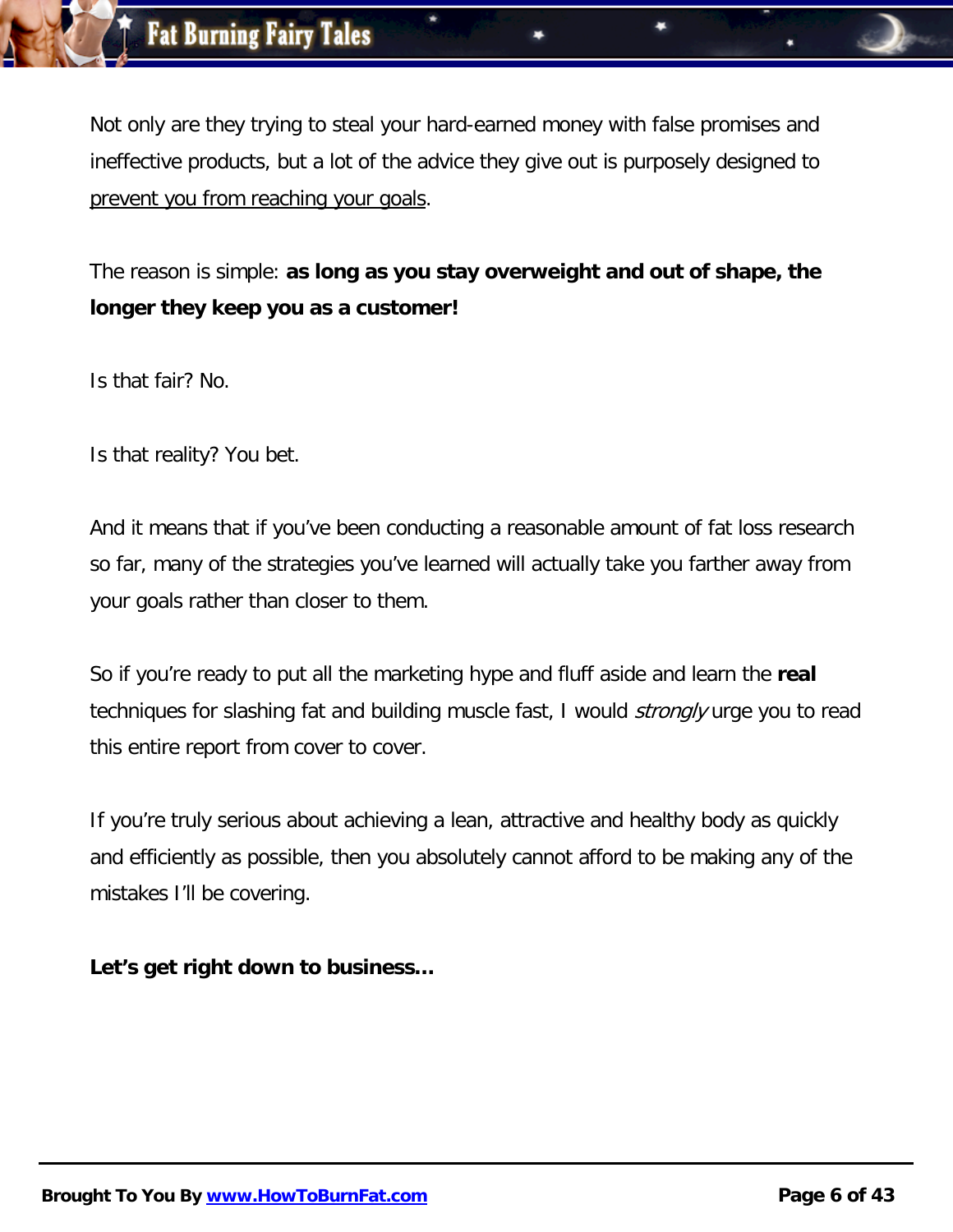

Before you go any further, take 2 short minutes to visit my personal website using the link below and sign up for my free 6-part fat burning email course.

It's called "**6 Critical Keys To Rapid Fat Loss Revealed**" and will teach you even more great no-nonsense tips for maximizing your body's fat burning capabilities.

You'll also have the chance to download the first 2 chapters of my widely acclaimed e-book "**The Truth About Burning Fat**" at no cost.



**[Click Here For Instant Access](http://nalewanyjfitness.com/go.php?offer=matynne54&pid=2)**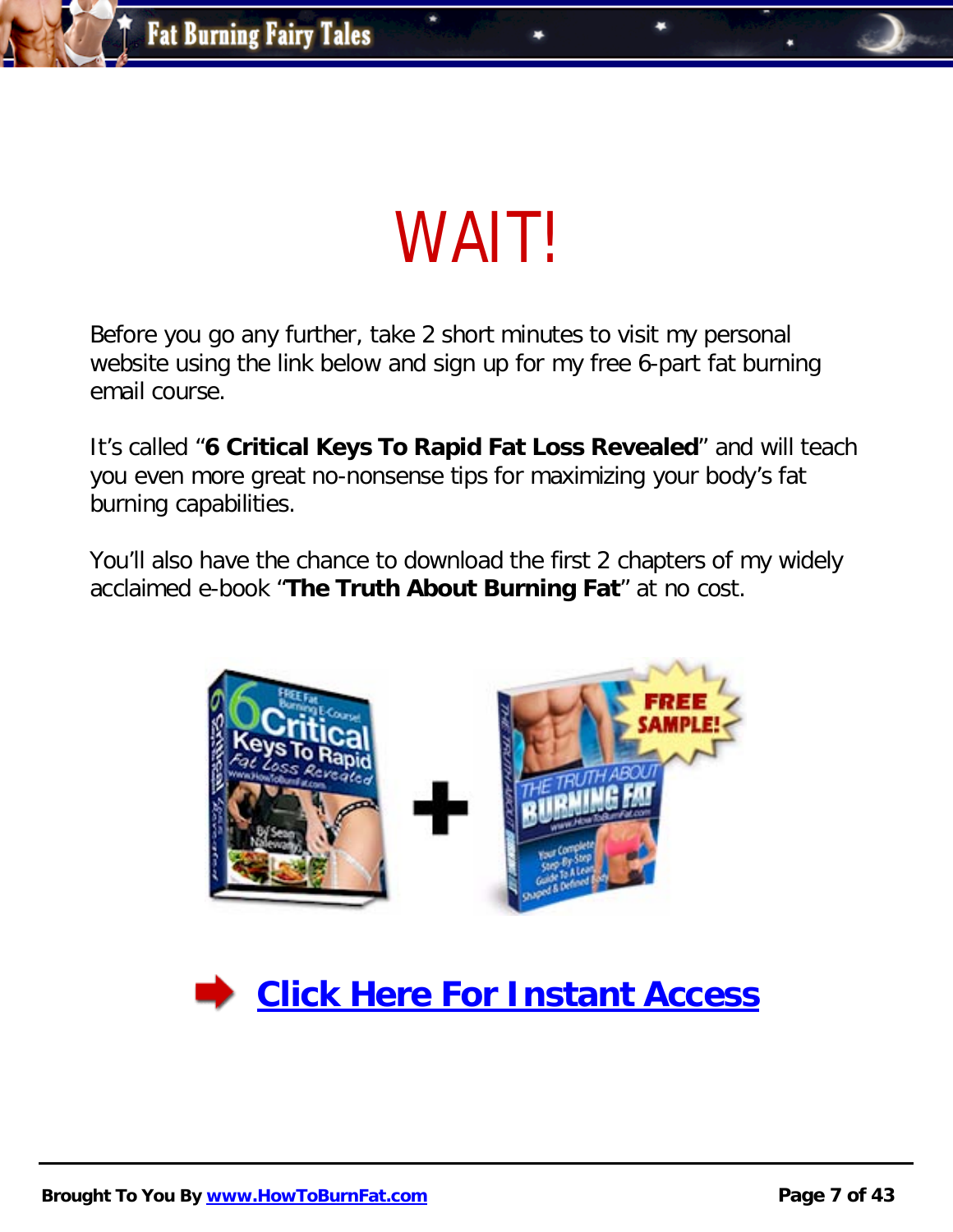#### **"In order to experience rapid fat loss, you should drastically lower your food intake and consume far fewer total calories".**

When most people make the decision to lose weight and get into shape, the first thing they do is make large reductions to the amount of food that they eat and place extreme restrictions on their caloric intake.

Their logic is simple: "the less food I eat, the more weight I'll lose."

**To put it bluntly, this is one of the most harmful and counterproductive things you could possibly do if your goal is to lose fat and keep it off permanently.**

Why?

### **It's because severe calorie reductions actually program your body to burn fat at a slower rate!**

The human body is a highly complex and sophisticated system that is setup with the ultimate goal of keeping you alive and healthy at all times. When you try to lose weight by starving yourself, your body's hard-wired defense mechanisms kick into gear as a natural survival response.

Your body has no idea that there is a fridge full of food 10 feet away, and when you deprive it of the calories it needs each day for optimal functioning, it makes the necessary adjustments to respond to this perceived "famine".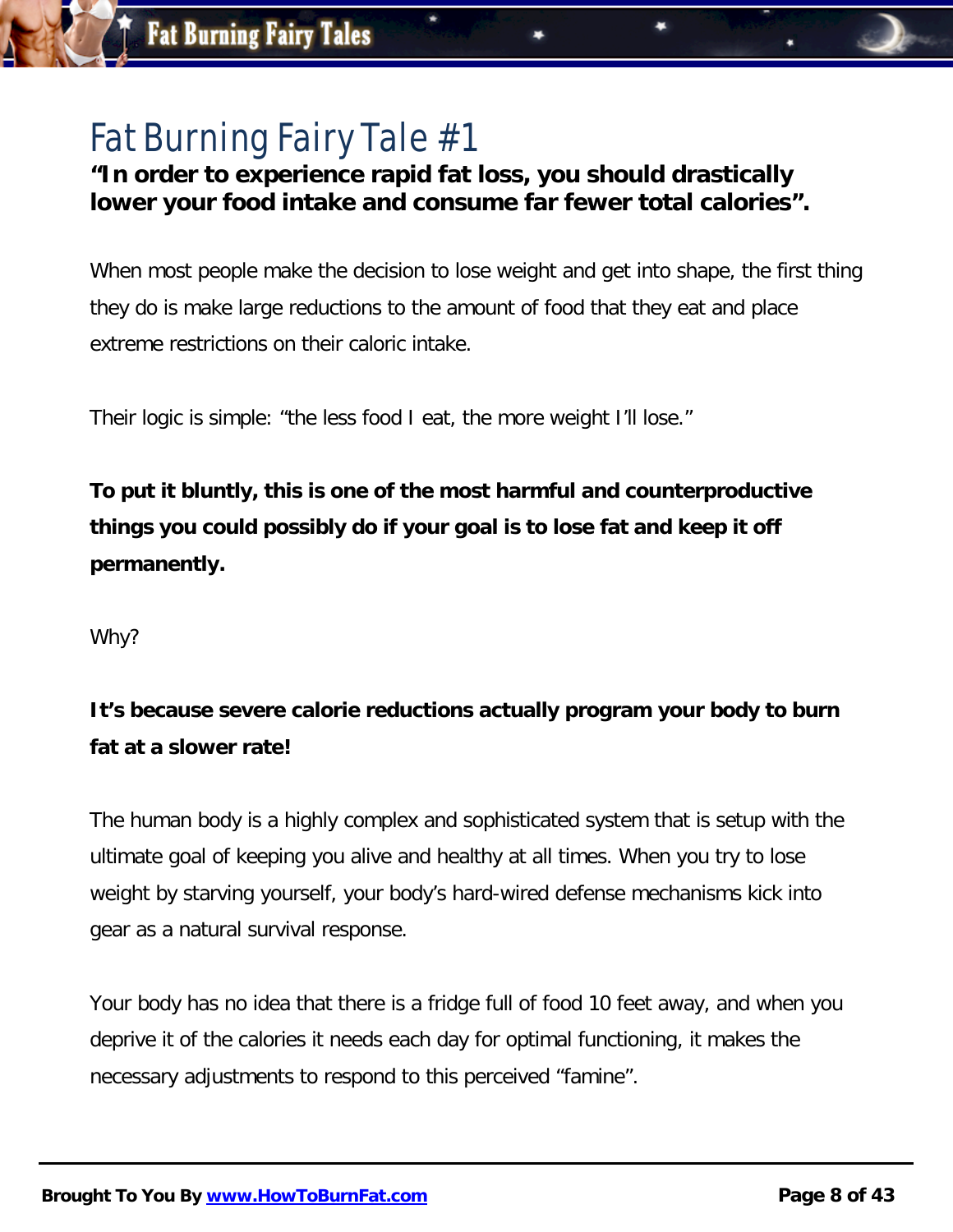2 major adjustments are made, and they are directly counterproductive to your goal of a lean, defined and healthy body…

#### **First of all, the fat burning metabolism comes to a screeching halt.**

Body fat is simply a stored form of energy, and in an effort to conserve this energy for future use, the body will begin holding onto it rather than burning it. During periods of severe calorie restriction, the metabolic rate can slow down by up to 40%.

#### **Secondly, your levels of lean muscle tissue will rapidly diminish.**

Muscle is metabolically "expensive" tissue and requires a lot of resources to build and maintain. In an effort to further conserve energy and to obtain a source of much-needed protein, the body will begin breaking down and wasting away your muscle mass.

In fact, around HALF of the weight that you lose during a crash diet is muscle tissue. To sum these 2 points up…

### **When you deprive your body of the calories and nutrients it requires, you begin storing more body fat while simultaneously losing muscle mass.**

It's the ultimate "double whammy", and is the exact opposite of what you should be trying to achieve.

The solution?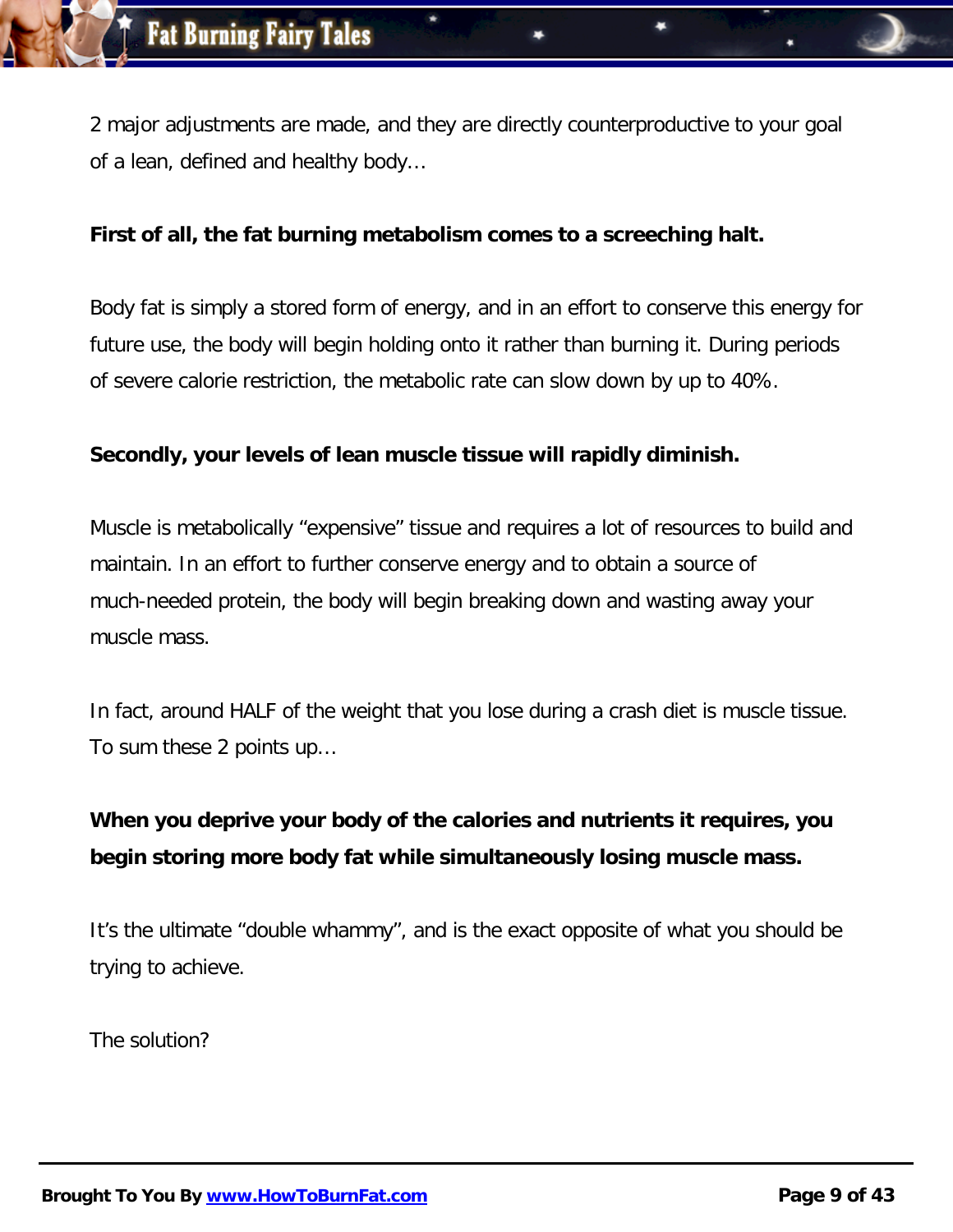#### **Work WITH your body, NOT against it!**

Stick to only a very slight reduction in calories (about 15-20% lower than what is needed to maintain your current weight), and focus on stripping off body fat at a gradual pace each week.

Such an approach will keep your fat burning metabolism elevated, preserve your lean muscle tissue, and will set you up for healthy, long-term fat burning results that no crash-diet could ever produce.



When you read through "**The Truth About Burning Fat**" (the main component of my full-blown Real Deal Body [Transformation System\)](http://nalewanyjfitness.com/go.php?offer=matynne54&pid=2), you'll learn everything you need to know about structuring a proper fat loss nutrition plan that burns fat fast without triggering any of your body's defense mechanisms.

I cover every single topic you need to know about such as calories, protein, carbohydrates, fats, meal frequency, meal combinations, meal timing, liquid intake and everything in between.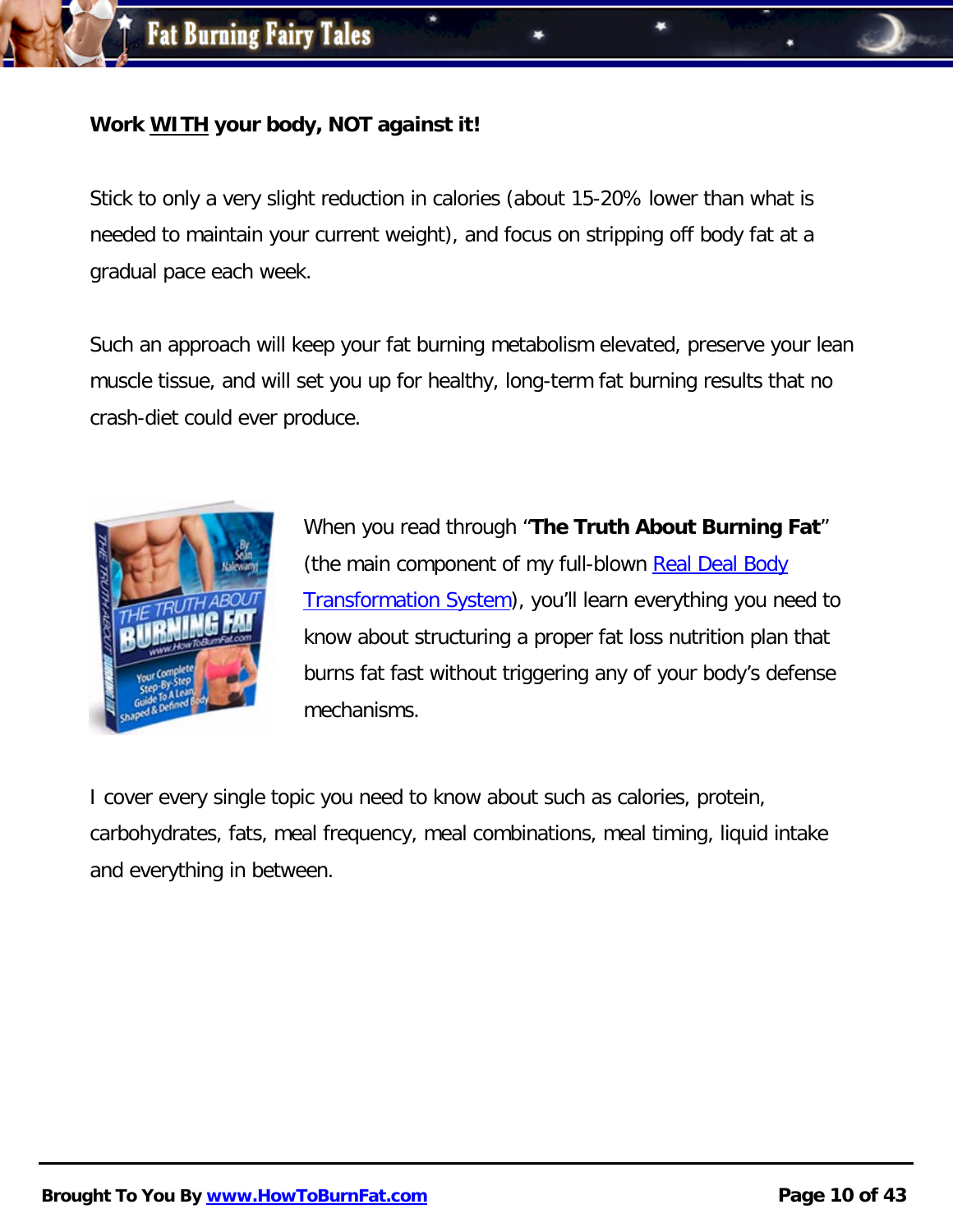#### **"You should consume a smaller number of meals each day if you want a lean and attractive body."**

Just as the majority of people looking to lose body fat dramatically reduce their overall daily calorie intake, they also decrease their meal frequency as well.

In an attempt to achieve quick and rapid weight loss, they try to endure long periods without any nutrition at all, barely squeezing in 2 or 3 small meals a day.

The reality is that if you want to burn body fat and transform your physique as quickly and efficiently as possible, you should actually focus on eating **MORE** frequently throughout the day rather than less.

It may seem counter-intuitive, but it's true. It all ties in with the body's natural defense mechanisms that we previously outlined.

Not only does an excessive calorie reduction trigger the body to store fat and lose muscle, but insufficient meal frequency does as well.

You see, thousands of years ago we didn't have the luxury of a readily available source of food. The conditions were harsh and uncertain, and we often had to endure extended periods without any nutrition at all.

Because of this, the body had to develop a way to prolong our survival when food was scarce. It accomplishes this by slowing down the fat burning metabolism as a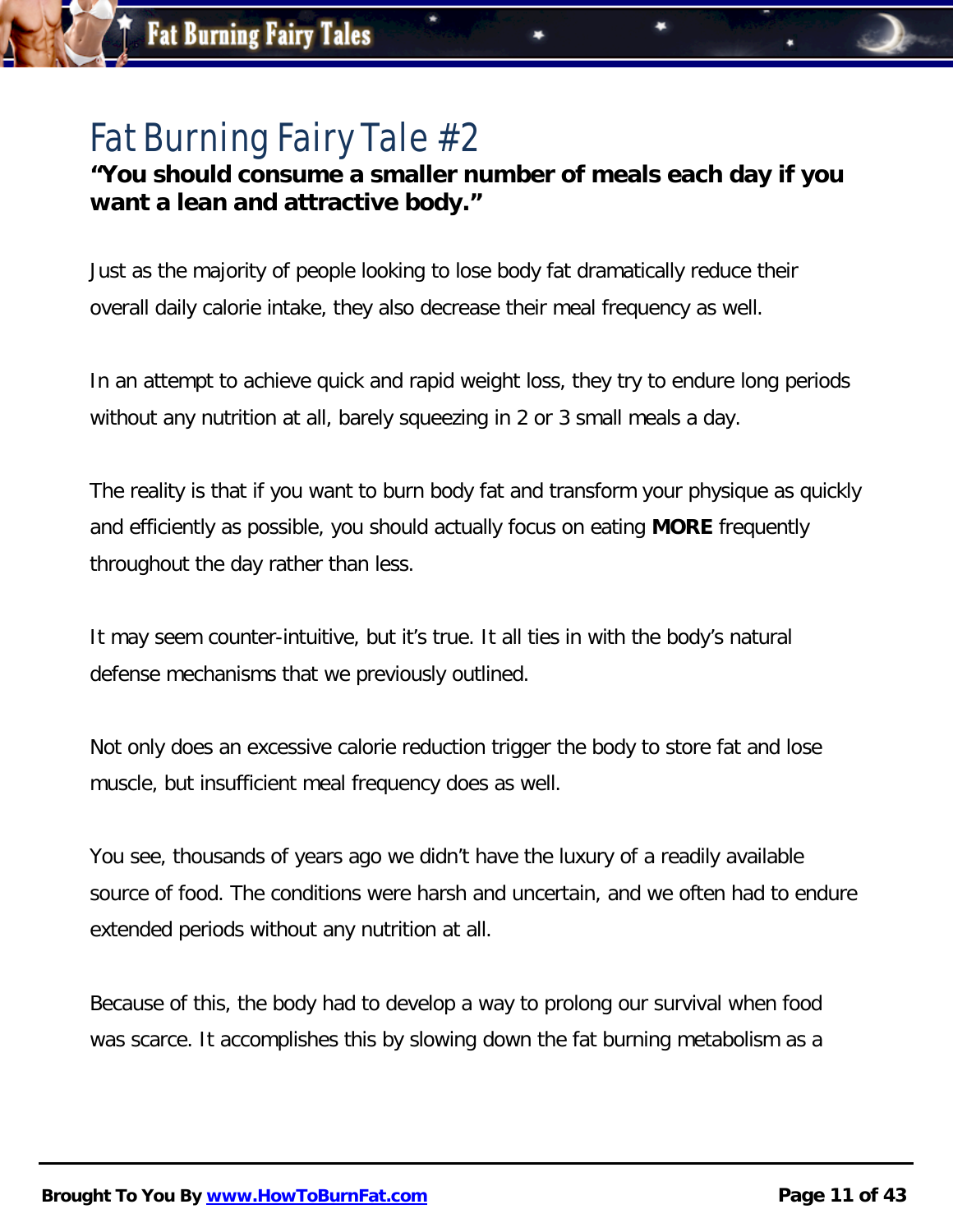means of conserving energy, and by breaking down muscle tissue to obtain a source of protein.

This mechanism kicks into gear much faster than you might think, and will begin operating whenever you go for about 3-4 hours or more without a nutritious meal.

This is precisely why the traditional notion of "3 square meals a day" (or less) consumed every 5-7 hours is far from optimal when it comes to an effective fat burning nutritional approach.

In fact, if you want to experience the best possible results in the shortest period of time, you should flip this method directly on its head and do the exact opposite...

### **Instead of consuming 2-3 meals a day once every 5-7 hours, you should instead focus on consuming 5-7 small meals a day once every 2-3 hours.**

This method of "grazing" throughout the day will keep your fat burning metabolism operating on over-drive and will keep your levels of lean muscle tissue intact. Since the body will be provided with a constant external source of nutrition, it will have no incentive to store additional body fat or waste away lean muscle mass.

On top of its positive effects on body composition, small and frequent meals will allow you to maintain a high level of energy throughout the day, control your blood sugar levels and food cravings, and improve the efficiency of your body's digestive processes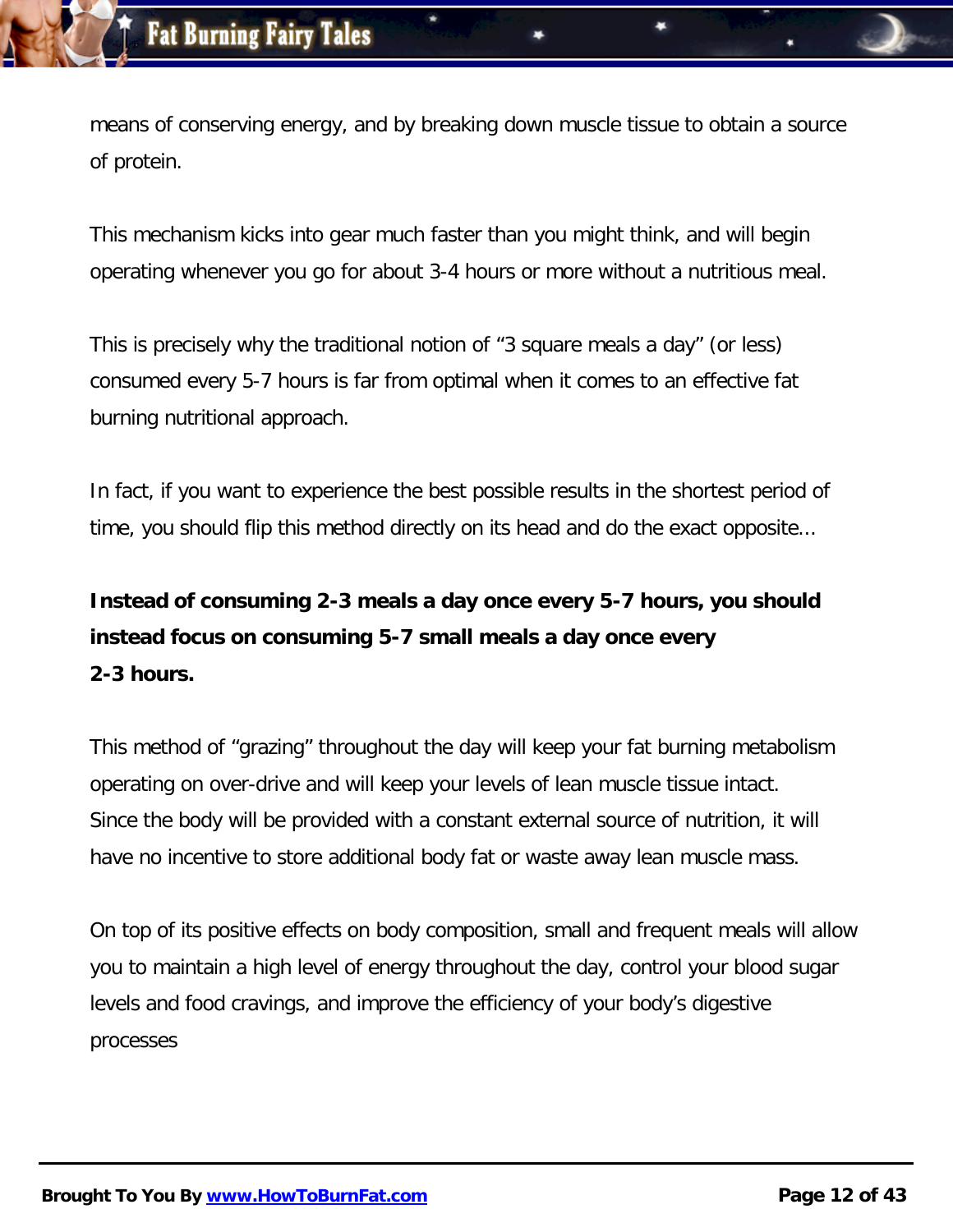

If you aren't sure how to put together a proper fat loss eating plan that includes 5-7 small meals a day, all you need to do is download my exclusive **30-Day Body Sculpting Meal Plans** that come with **The Real Deal [Body Transformation System.](http://nalewanyjfitness.com/go.php?offer=matynne54&pid=2)** They show you exactly what to eat, how much to eat and when to eat it to produce maximum fat loss while keeping you full and healthy.

The biggest obstacle people run into when trying to get into shape is not knowing what to eat each day, and these meal plans will completely remove all of the guesswork for you.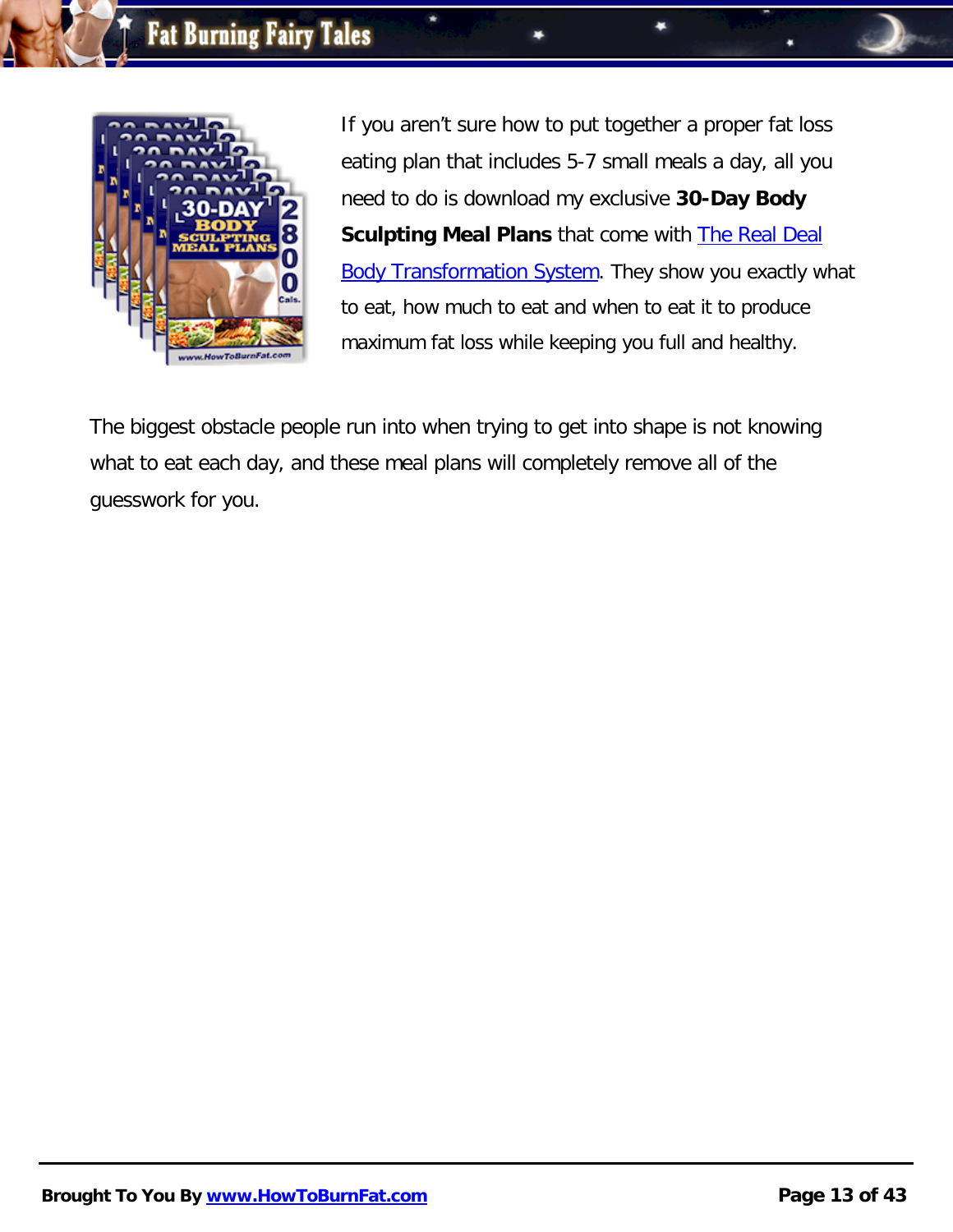### Fat Burning Fairy Tale #3 **"A Low-Fat Diet = A Low-Fat Body"**

As an individual who desires a lean, defined and "fat-free" appearance, you most likely have the idea that your ultimate dietary goal is to limit your consumption of fat as much as possible.

And who could blame you for thinking that?

For years we've been told that low-fat diets are the only true healthy solution and that dietary fat is somehow an evil, harmful substance that should be steered clear of at all costs. Just walk into any grocery store and you'll be bombarded with package after package of "low fat" and "fat free" products lining the shelves.

I mean, it only makes sense... If you want to lose as much fat as possible, you should eat as little fat as possible, right?

#### **Wrong!**

In fact, diets that focus on the extreme restriction of fat intake are actually counterproductive to your fat burning results, and will actually take you farther away from your goals rather than closer to them.

Don't believe me?

Let me give you 4 good reasons why...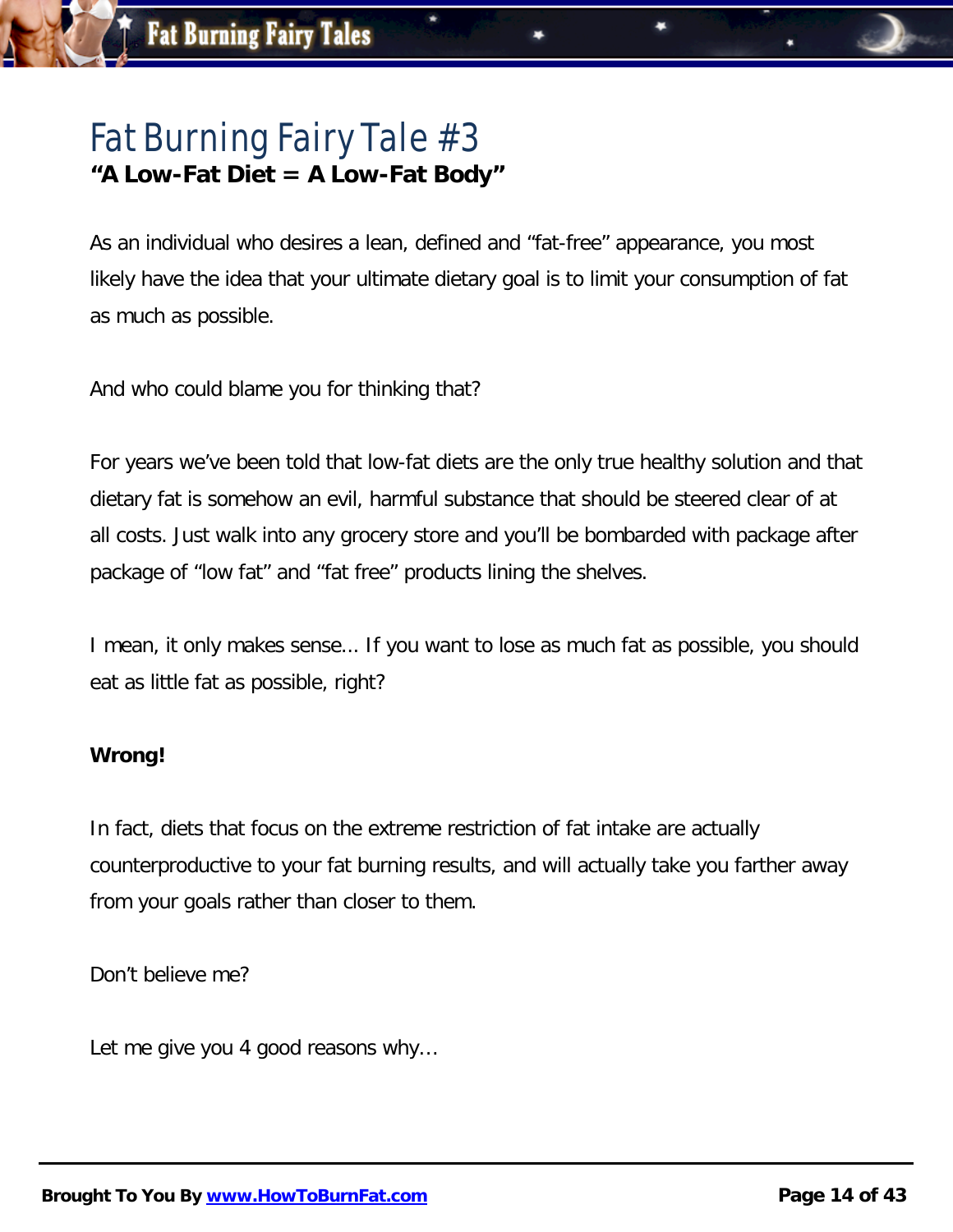#### **1) Low-fat diets are naturally higher in sugar.**

Fats contain 9 calories per gram, and when you place severe limitations on your fat intake, you'll naturally have to make up for those lost calories through an increased consumption of protein and carbohydrates.

For most individuals, this means piling up their intake of fruits, breads, pastas and other such items that, while low in fat, are very high in sugar. Although your body requires a certain amount of glucose to fuel its daily tasks, any excess that isn't needed will simply be stored as fat.

#### **2) Low-fat diets increase cravings and hunger pangs.**

Not only does the addition of dietary fat provide a more "filling" effect from the meals that you eat, but since your carbohydrate consumption is now naturally higher, your blood sugar levels and insulin production will be in overdrive. Constant rising and falling of blood sugar not only leaves you feeling tired and sluggish throughout the day, but it increases your appetite and food cravings as well.

#### **3) Low-fat diets lower testosterone levels.**

Most people are aware that testosterone plays a large role in the process of building muscle tissue (which in turn causes greater body fat losses), but testosterone itself also has direct fat burning effects. Diets that focus on significant reductions in fat consumption also cause measurable negative effects on testosterone production.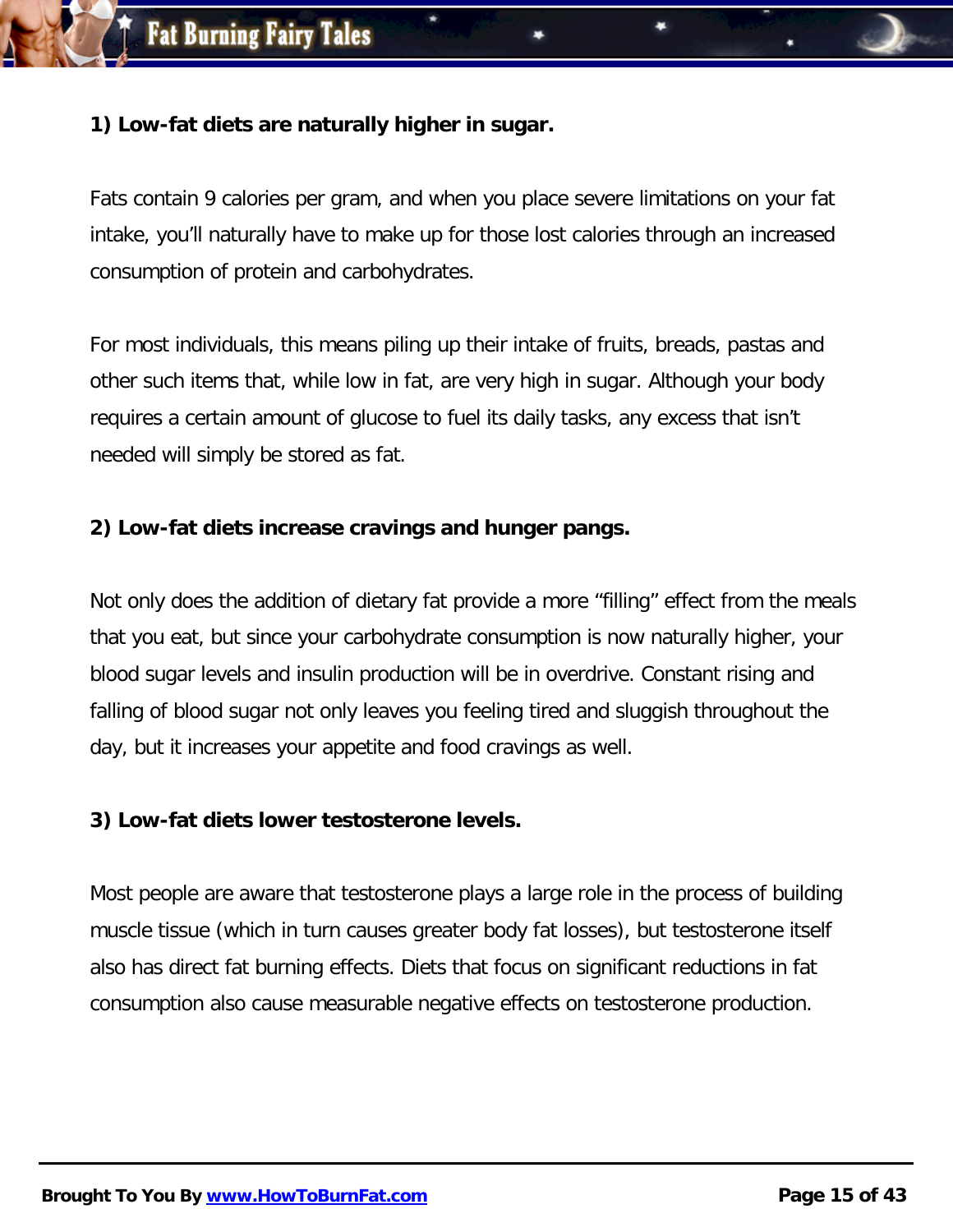#### **4) Low-fat diets increase the rate of body fat storage.**

When you severely reduce your fat intake, the body perceives this lack of dietary fat as a potential threat to its survival since fat is a primary source of energy.

As a result, the body will make the necessary adjustments to hold on to more of its stored body fat rather than burning it for energy. These adjustments include a decrease in the fat burning metabolism and an increase in fat-storing hormone secretion.

For the reasons outlined above, dietary fat intake should NEVER drop below 10% of your total daily caloric intake. This is just a minimum, and 15-20% is probably ideal. It's not fat itself that is the enemy; it's simply consuming the wrong types of fat, and consuming it in excessive amounts.

Your goal should be to limit your intake of saturated fats (those that are solid at room temperature and typically found in animal meats), and instead place the majority of your focus on healthy, unsaturated fats which are derived from plant sources and are liquid at room temperature.

Here are some great food sources that are high in unsaturated, healthy fats…

- Salmon - Pecans
- Cod - Flaxseed Oil
- Sardines - Extra Virgin Olive Oil
- Avocado - Fish Oil
- Peanuts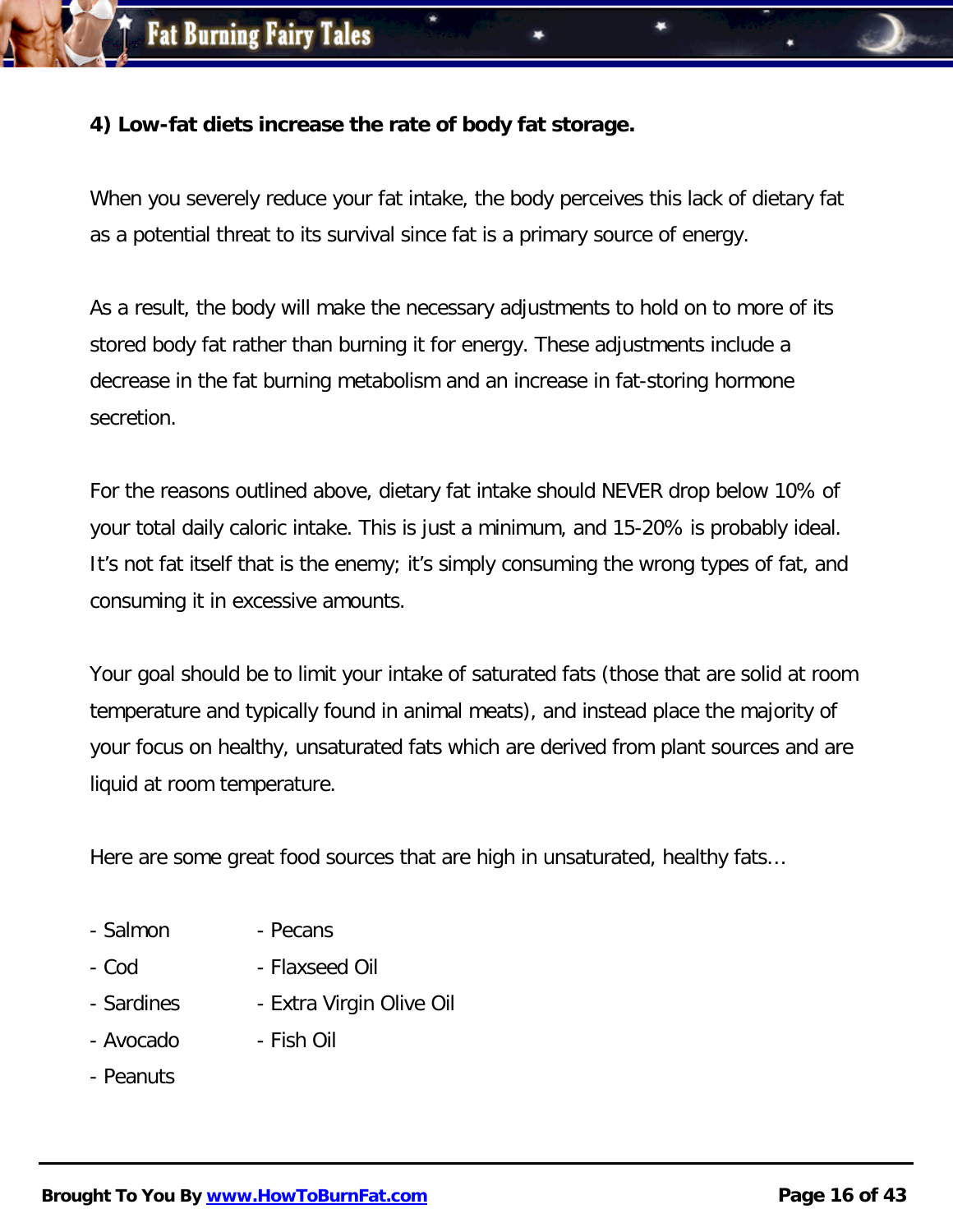#### **"Carbohydrates make you fat. Cut out starchy foods if you want to see the best fat-burning results."**

No other nutrient out there is surrounded by more confusion, hype and contradiction than the all-too-famous carbohydrate.

So much advice, fad diets and hard-fast rules have been put into place regarding proper carbohydrate consumption over the last decade that most people don't have a clue how to go about eating them.

Let's clear this nonsense up once and for all...

#### **Carbohydrate consumption in itself does NOT make you fat!**

The over-consumption of ANY nutrient will result in stored body fat, and the bad reputation that carbohydrates have received in recent years as a "fat storing" substance is totally unjustified.

Carbohydrates CAN make you fat (as can any nutrient) but that's only if you consume them in excessive amounts or focus on the wrong food sources.

As long as you follow the proper guidelines, carbohydrates are nothing to be afraid of, and are needed by the body for optimal health and functioning.

Here are the 2 main pointers to keep in mind when incorporating carbohydrates into your fat burning nutrition plan...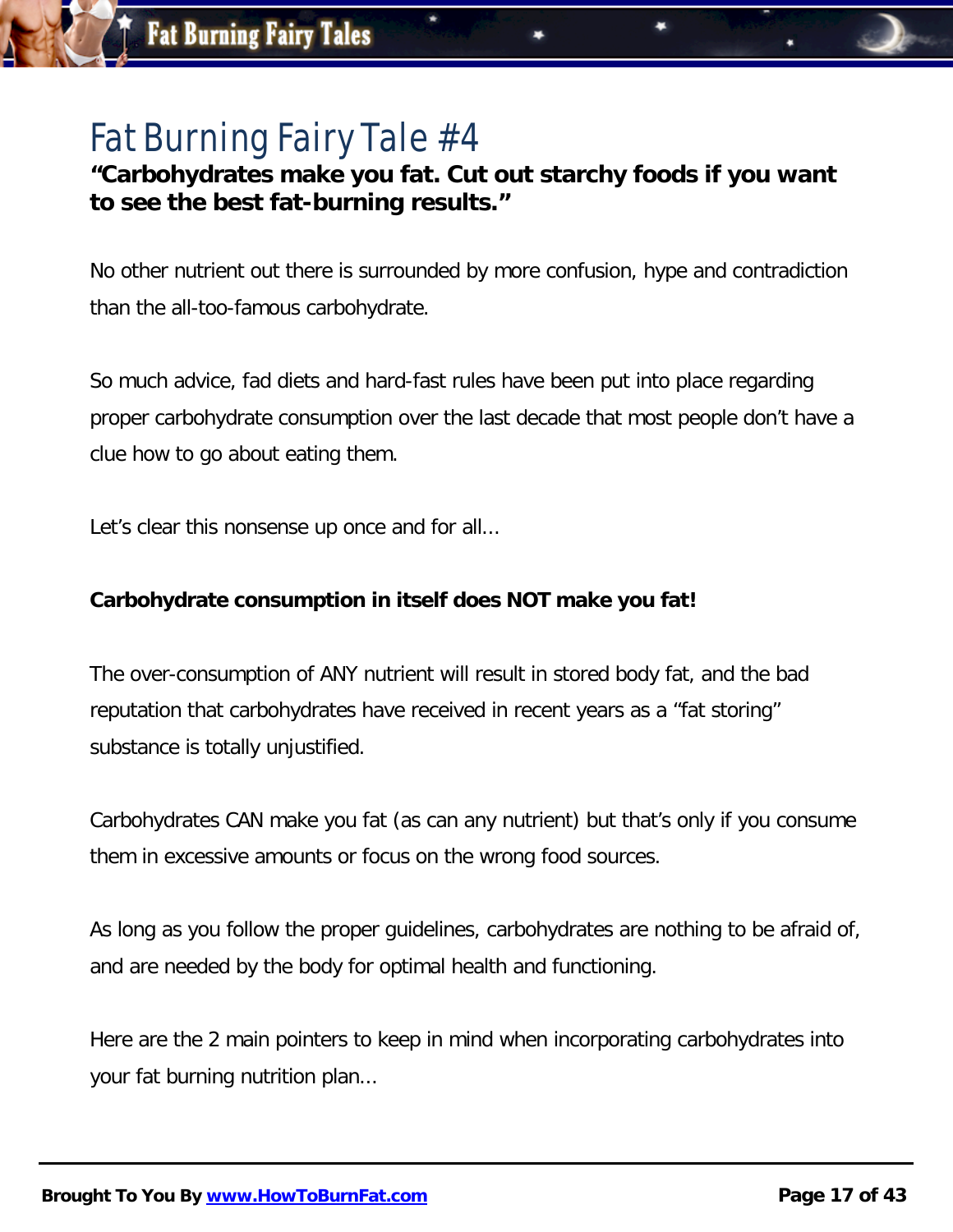#### **1) Do not consume them in excessive amounts.**

This should be a no-brainer, and applies to all nutrients and not exclusively to carbohydrates. If you consume more calories than your body needs, you're going to see gains in body fat.

The body uses carbohydrates as a source of fuel for the muscles and brain, but can only make use of a limited amount at any given time. Keep carbohydrate consumption in the range of 45-55% of your total daily caloric intake in order to fuel all of your daily tasks without going overboard.

### **2) Stick to natural, high fiber sources and avoid refined carbohydrates at all costs.**

While all carbohydrates end up as the same final product (glucose), the manner and speed in which they are broken down for use has a huge effect on the likelihood that they will end up as stored body fat.

As a general rule, the faster a carbohydrate is broken down in the bloodstream, the greater the chance that it will stimulate fat storage. This is because...

**a)** The body can only make use of a limited amount of glucose at one time, and the excess will either be stored in the muscles and liver as glycogen or as body fat.

**b)** Fast-absorbing carbohydrates result in a large release of the hormone insulin, which in turn slows down the rate of fat burning, encourages fat storage and increases food cravings.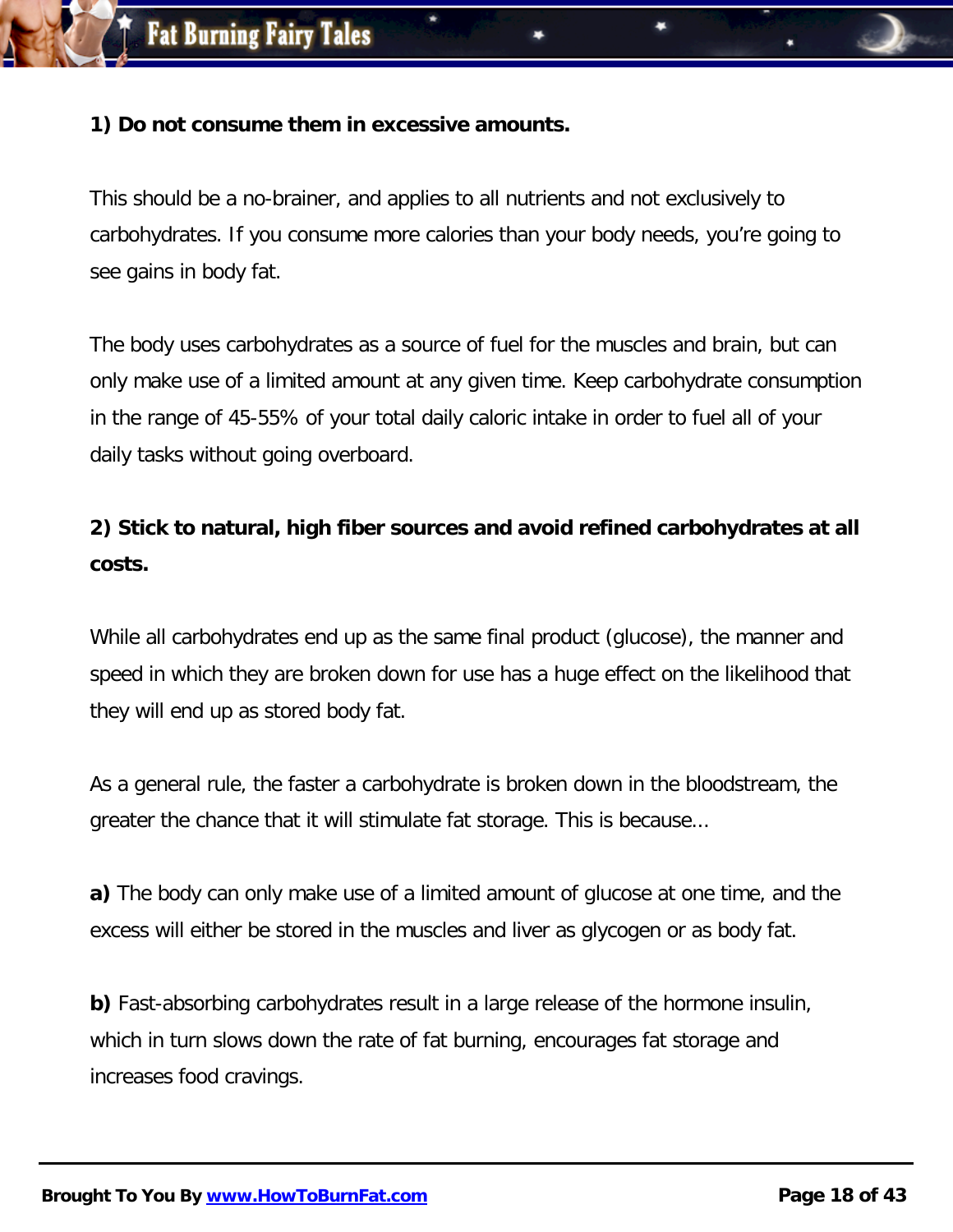Avoid refined products (those where the bran and germ have been removed from the grain) such as white rice, white bread, sugary cereals and any item made from white flour.

These are very low in nutritional value and are far more likely to end up as stored body fat.

Instead stick to natural, unrefined carbohydrates such as:

- Vegetables of all kinds (particularly green fibrous vegetables)
- Oatmeal
- Whole grain breads
- Whole grain cereals
- Brown rice
- Potatoes
- Sweet potatoes
- Yams
- Fresh fruits
- Low-fat/Non-fat dairy products

These sources are jam-packed with valuable nutrients and are broken down slowly and gradually in the bloodstream when consumed as part of a complete meal.

The notion that "carbohydrates make you fat" is simply false, and as long as you properly incorporate them into your diet using the 2 pointers above, there is nothing to worry about.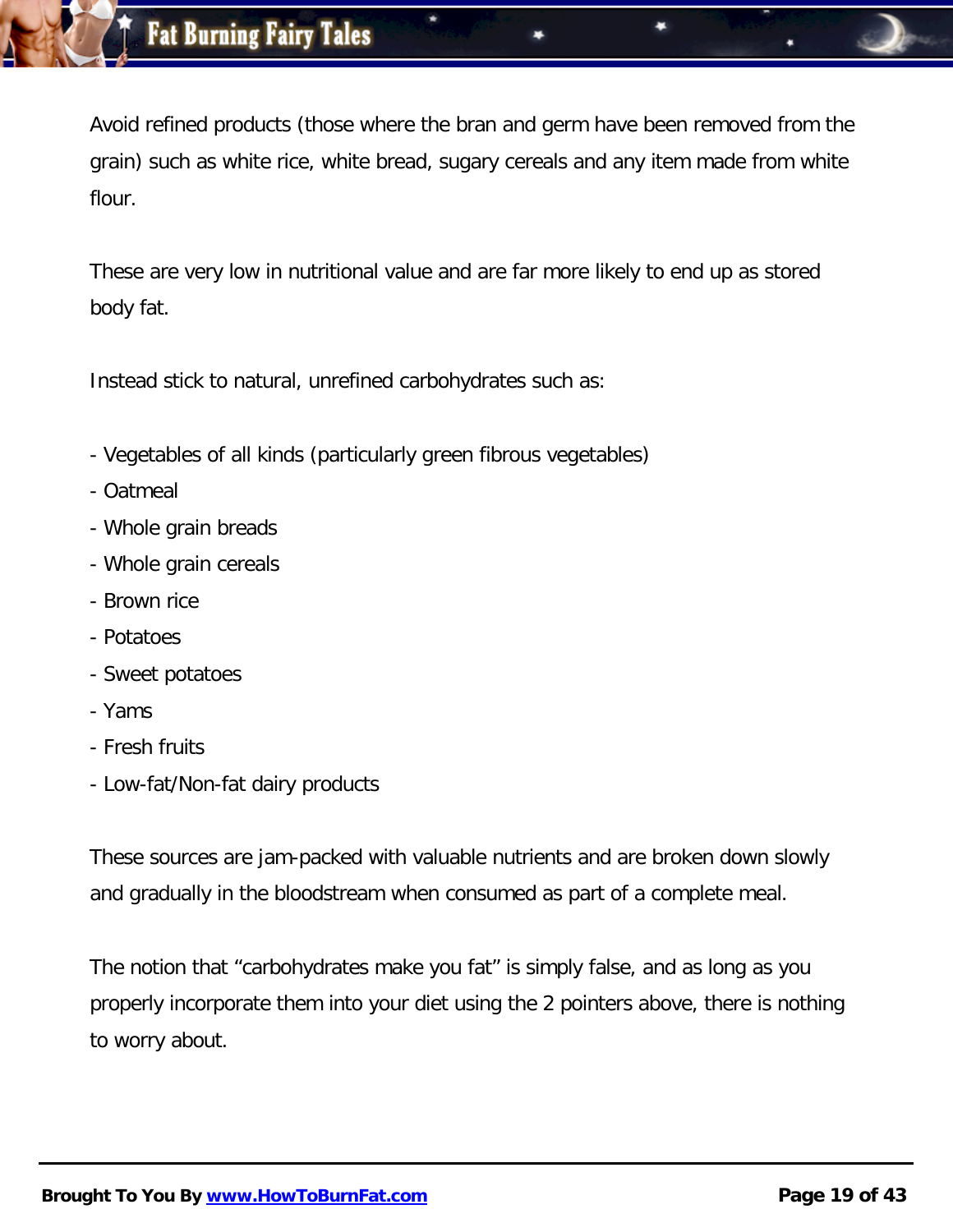

To make all of your food choices as easy and straightforward as possible, I've included 2 detailed "**Fat Burning Food Reports**" with [The Real Deal Body](http://nalewanyjfitness.com/go.php?offer=matynne54&pid=2)  [Transformation System.](http://nalewanyjfitness.com/go.php?offer=matynne54&pid=2) These reports outline the top 20 fat burning food sources to include in your diet as well as the top 20 fat storing food sources that you need to avoid at all costs.

I also show you how to keep your diet fun and interesting with my "**Flavorful Fat Burning Recipes**" and "**Tasty Fat Loss Power Smoothies**" e-books. You'll gain instant access to over 40 delicious food recipes and 20 awesome smoothie recipes that were exclusively developed for this system by a team of top nutritional experts.



**Yes, it IS possible to get into killer shape and enjoy your food at the same time!**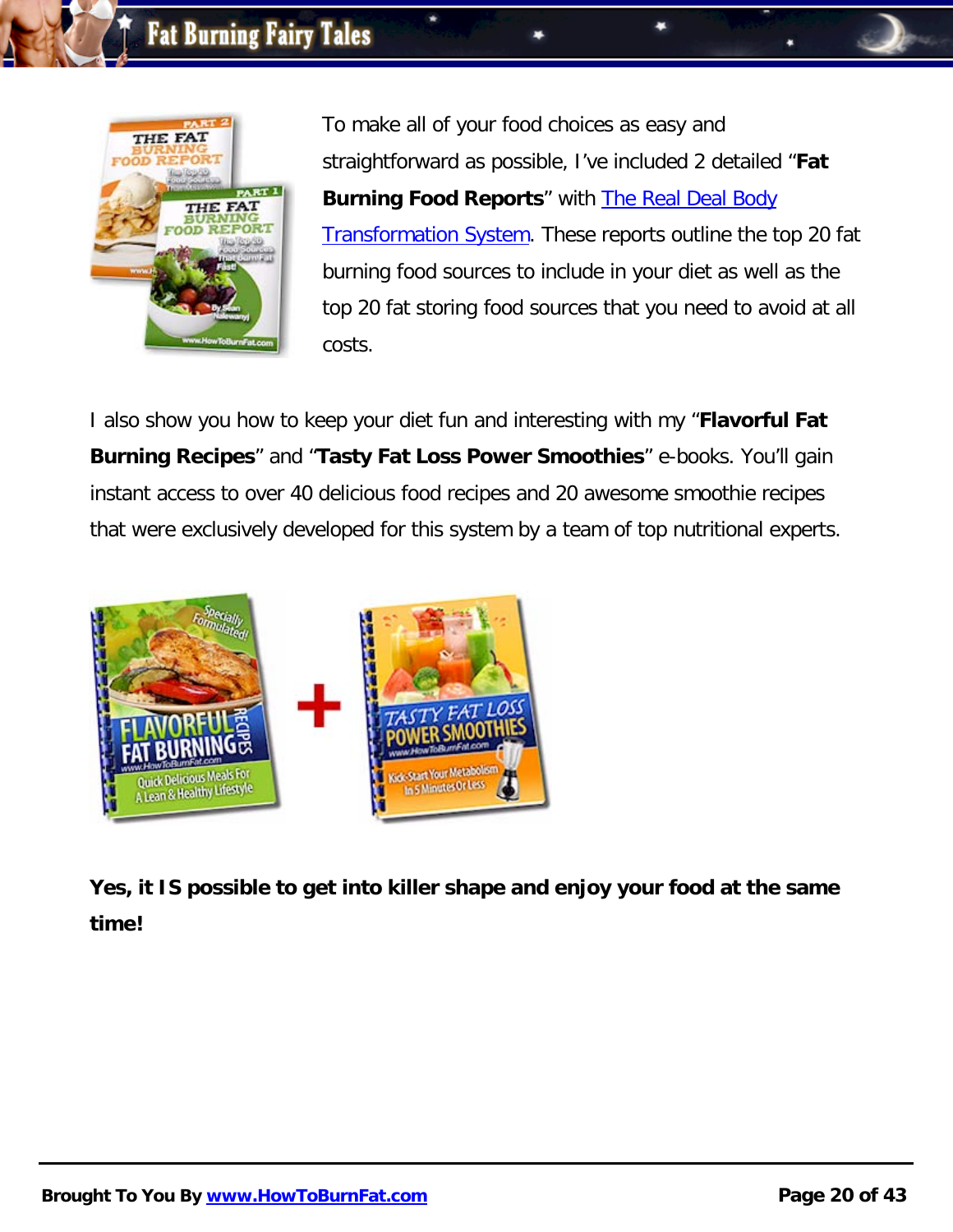#### **"As long as you follow a proper fat-burning diet plan, you do not need to include exercise in your program."**

I'm sure we'd all like to lie on the couch and watch as fat magically melts off of our bodies without lifting a finger, but unfortunately it just doesn't work that way.

The method of dieting without exercise might make for a great marketing campaign to sell books, DVD's and other programs, but in the real world it just doesn't stand the test.

Why?

**It's because dieting without exercise gradually slows down the body's fat burning metabolism, whereas dieting coupled with exercise keeps the metabolism elevated.**

There are 2 main reasons for this...

**First of all**… A properly structured exercise program keeps the body's lean muscle tissue intact.

As we've already discussed, muscle is metabolically active tissue that burns fat on its own. The more muscle you have on your body, the faster and more efficiently your body will burn calories.

A caloric deficit through your diet without any accompanying exercise will gradually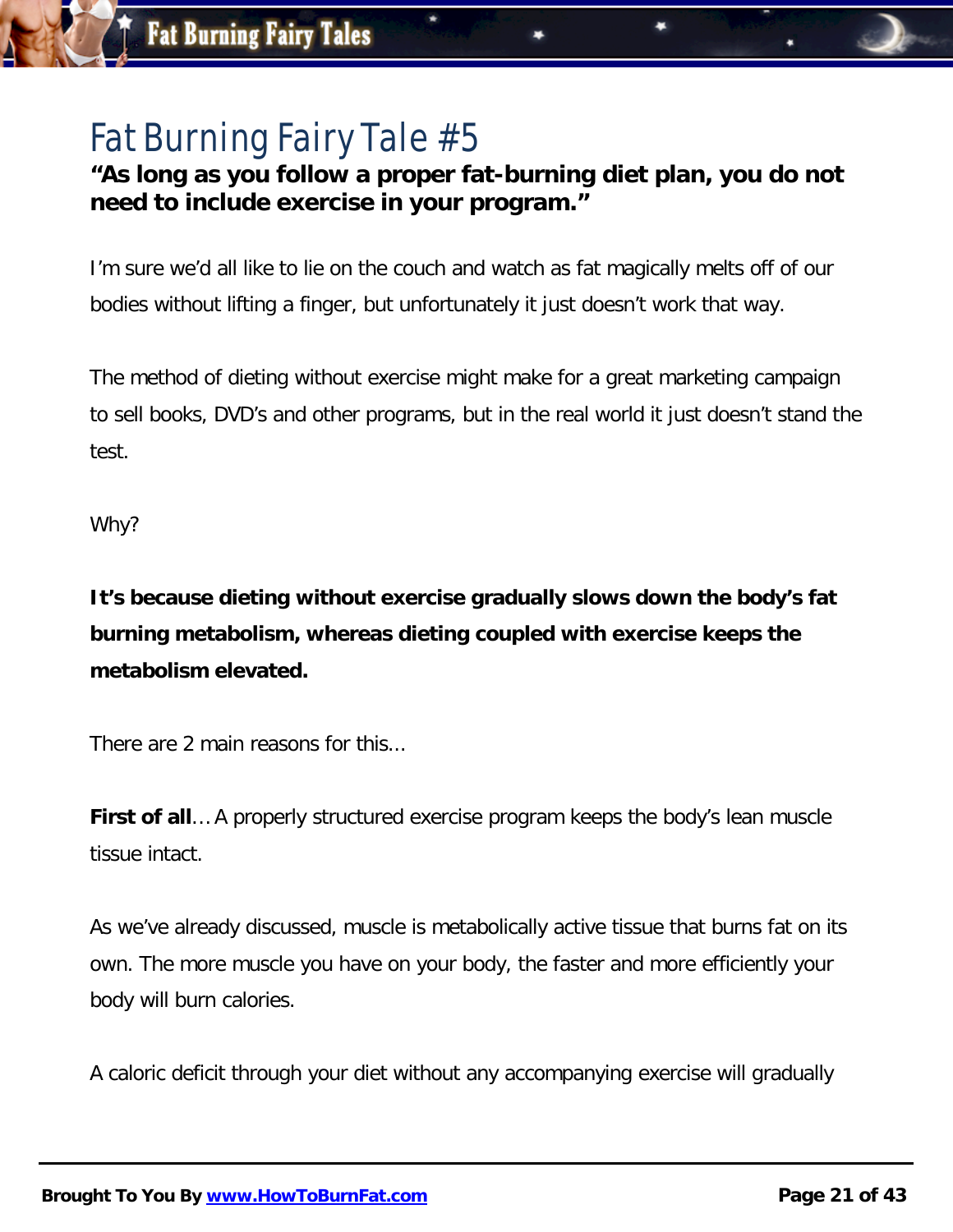waste away your muscle mass, whereas dieting coupled with exercise will stimulate the body to maintain muscle mass.

**Secondly**… Prolonged dietary caloric deficits trigger the body's defensive starvation mechanism, which in turn causes a slowdown in the fat burning metabolism in order to conserve energy.

A far better approach is to create a *very small* caloric deficit through your diet, and then burn through the additional calories using a properly structured exercise program.

In doing so, you will be able to create a sufficient caloric deficit that stimulates fat loss while at the same time providing your body with all of the nutrition it needs.

To sum this up: You should always implement some form of resistance training and some form of cardiovascular exercise into your program if you really want to achieve a lean, standout body that is maintained over the long run.

Dieting without exercise may work for a short time, but the results will not be anywhere near as rapid and dramatic as a diet that includes exercise along with it.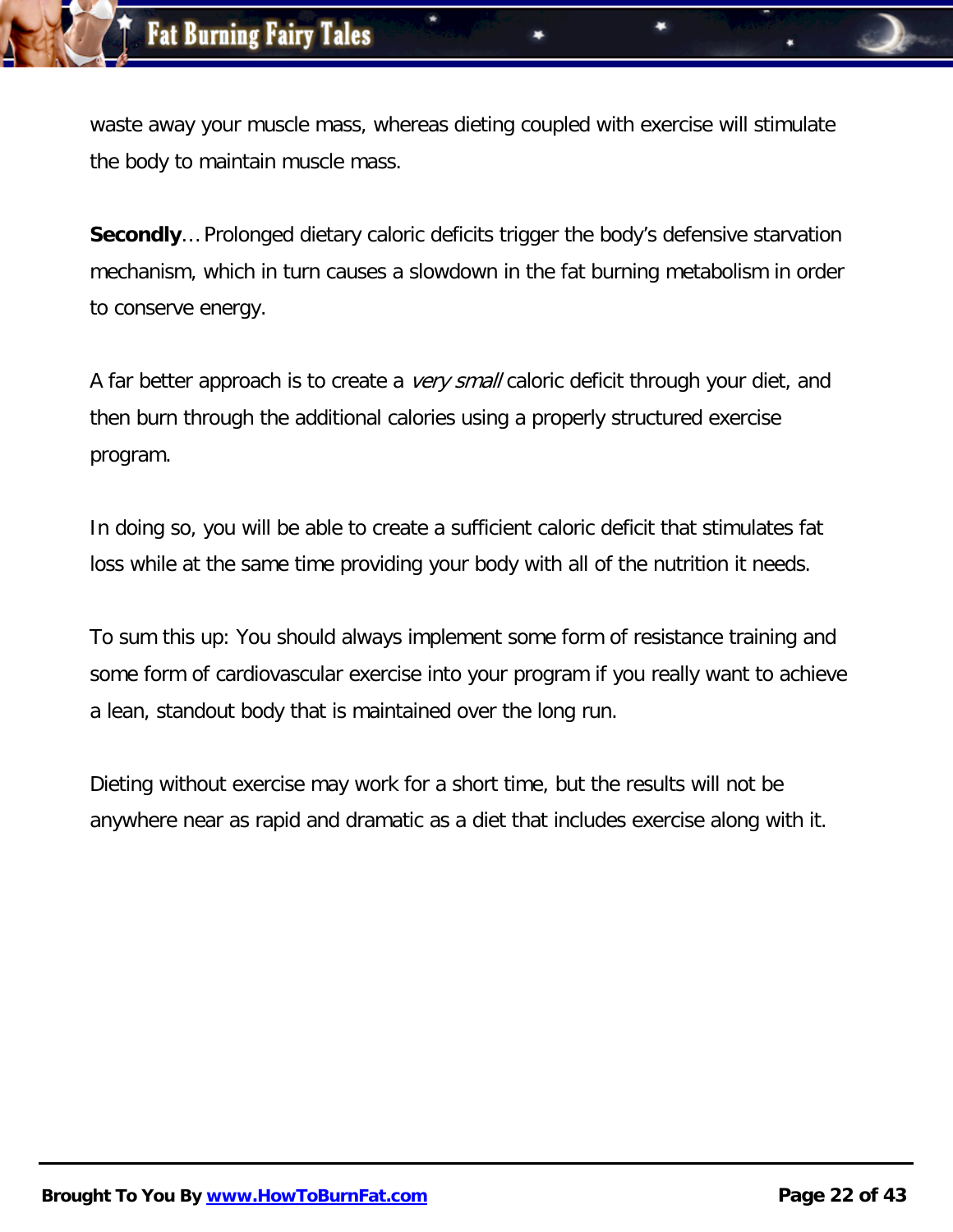#### **"Performing cardio at a slow, moderate pace increases the amount of fat you will burn."**

We're often told that in order to gain the greatest fat burning effect from our cardio sessions possible, we should be exercising in a "steady state" and that we should be able to "comfortably hold a conversation" while performing our exercise.

The reason why slow-paced, longer duration cardio is typically recommended is because when the body is in a "steady-state" (where oxygen supply meets oxygen demand), fat will be used as the primary source of energy.

During anaerobic sessions (higher intensity states where activities are performed intermittently) carbohydrates will be primarily used.

Given this fact, it would seem logical that low intensity/long duration cardio is the way to go for maximum fat burning benefits. This is how the majority of people perform their cardio.

While this method might make sense on the face of things, a closer examination reveals that this is simply not the case...

The reason for this is simple: **While low intensity/long duration sessions burn a greater percentage of body fat during the actual exercise, high intensity/low duration sessions burn a greater NET amount of body fat over a period of time lasting well beyond the initial exercise.**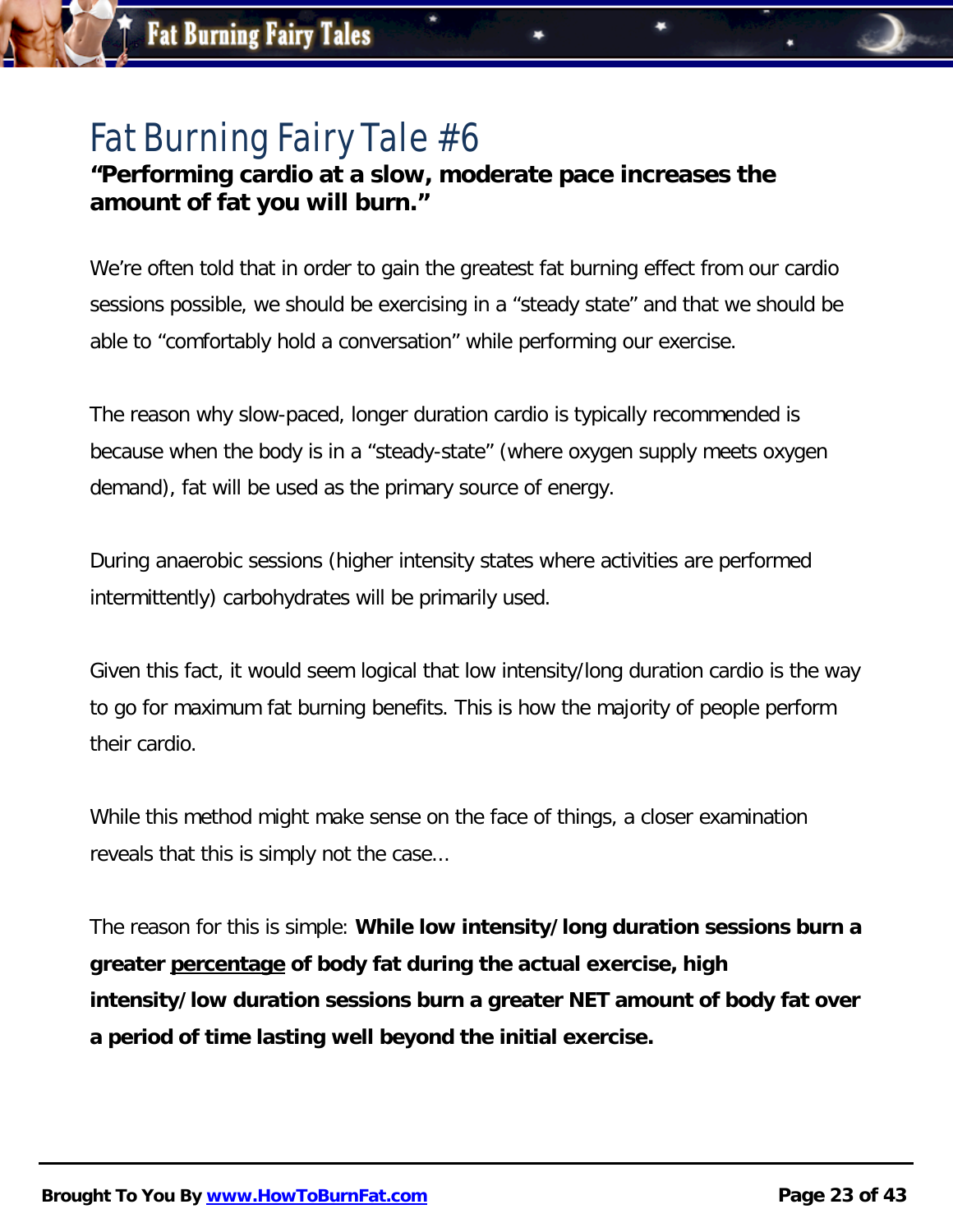High intensity cardio "spikes" the fat burning metabolism and forces it to work extra hard for several hours following the session.

While carbohydrates will be primarily burned for fuel during the session, the overall net effect on the fat burning metabolism will result in more total calories expended in comparison to a traditional low intensity session.

The initial cardio workout "lights the fire", and that fire continues to burn even while you're at rest.

Slow-paced, low intensity sessions do not cause any serious spike in metabolism and because of this their total fat burning effect is weaker.

In addition, long-duration cardio sessions eat up much more of your time (would you rather spend 15 minutes exercising or 45?), are tedious and boring to perform, increase the chance of over-use injuries and also produce greater muscle loss than their high intensity counterparts.

If you want to melt off body fat in the most rapid fashion possible, stick to high intensity, interval-based cardio lasting in the range of 10-20 minutes.

To learn all of the details behind structuring an ideal fat burning cardio workout using high intensity intervals, just check out Section #4 of ["The Truth About Burning Fat"](http://nalewanyjfitness.com/go.php?offer=matynne54&pid=2). I outline the entire process from A to Z, including optimum duration, frequency, structure and intensity to get you the best results possible.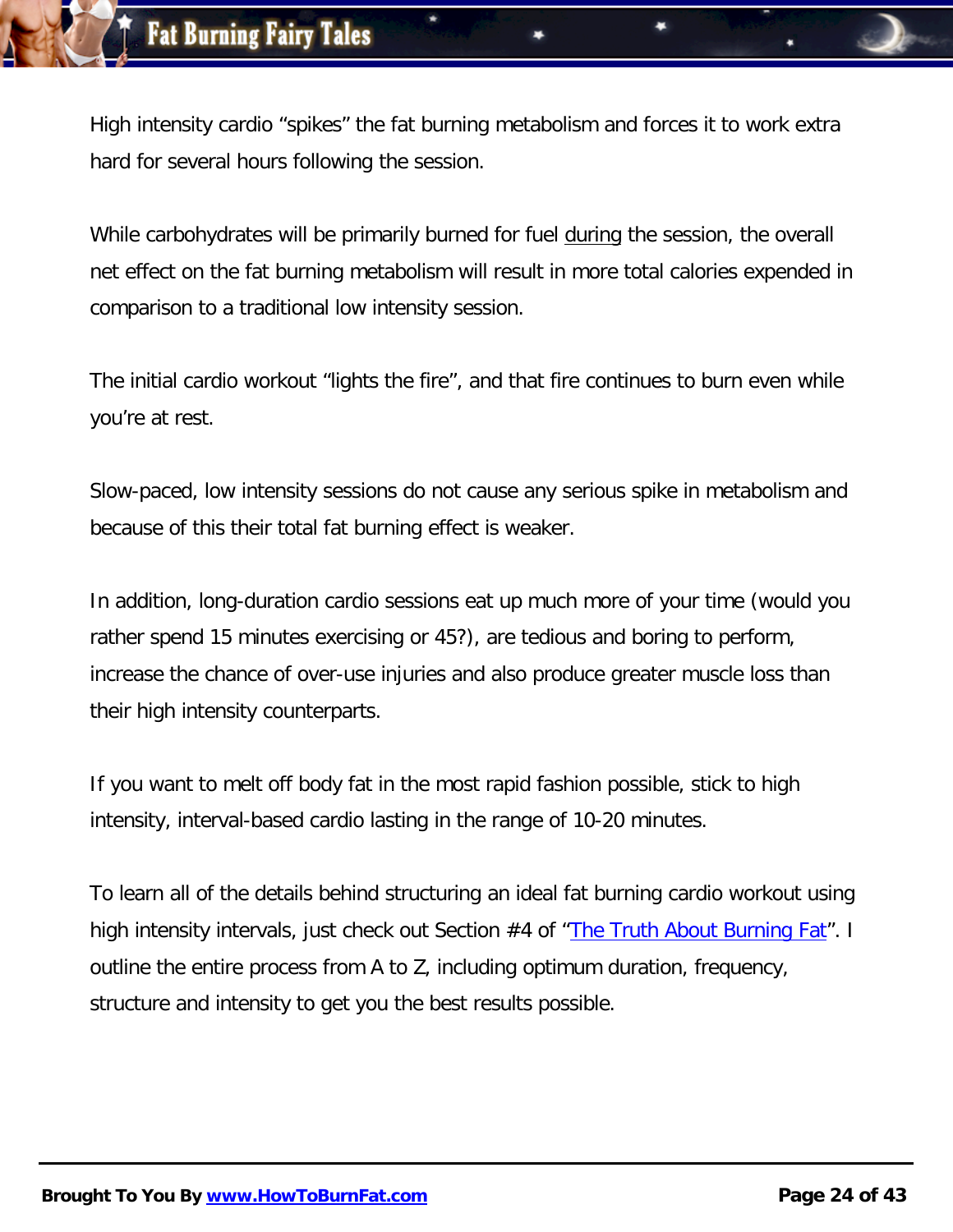#### **"Intense weight training will cause you to appear thick and bulky."**

This misguided belief is one of the primary reasons why most individuals fall far short of the mark in their attempts to create a lean, defined and impressive body.

They are stuck with the false notion that weight training is reserved for bodybuilders, and that cardio is the only form of exercise they need to focus on. With visions of bulked up "muscle heads" and strength athletes dancing in their heads, most fat loss trainees (particularly the females) steer clear of the weight room for fear that it will cause them to take on a thick and overly-muscular appearance.

The truth is that if a shapely, toned and sculpted body is what you're after, intense weight training is *precisely* what you should be focusing on.

The reason for this is simple...

**Intense weight training stimulates the body to build and maintain muscle mass.**

Why is this important?

There are 2 major reasons...

**1) Muscle is metabolically active tissue.**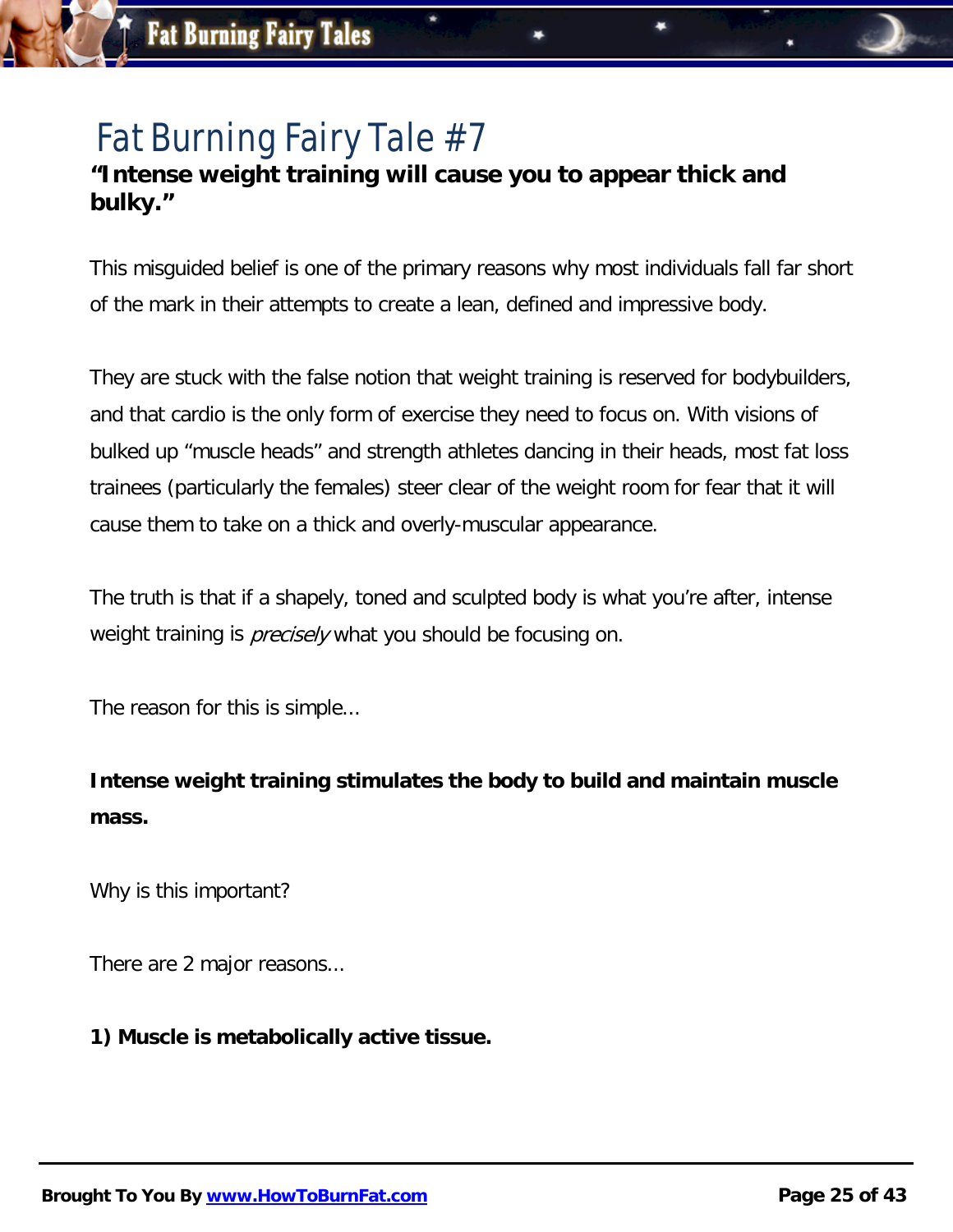The amount of lean muscle tissue on your body has a direct effect on your basal metabolic rate (the number of calories that you burn through natural bodily processes at rest).

When you train intensely with weights, you stimulate an increase in the amount of mitochondria in your muscle fibers, which is the area of the cell where nutrients are converted into energy.

In other words, the more muscle you have on your body, the faster and more easily you will burn fat.

#### **2) Muscle definition is aesthetically pleasing.**

A low body fat percentage may be the ultimate goal, but without noteworthy muscular development your body will simply take on a small and smooth form without those "cuts" and "lines" that are considered so desirable.

In order to achieve that shaped and sculpted "fitness model" look, you must also have decent muscular development to go along with your low levels of body fat.

If you're afraid that weight training will cause you to "bulk up" uncontrollably, you need to let go of this fear, as it is downright false and inaccurate.

What you need to realize is that muscle mass is increased slowly and gradually over long periods of time and is not something that simply happens over night. You'll see the changes to your body shape happen at a very steady pace, and will be able to anticipate them well in advance.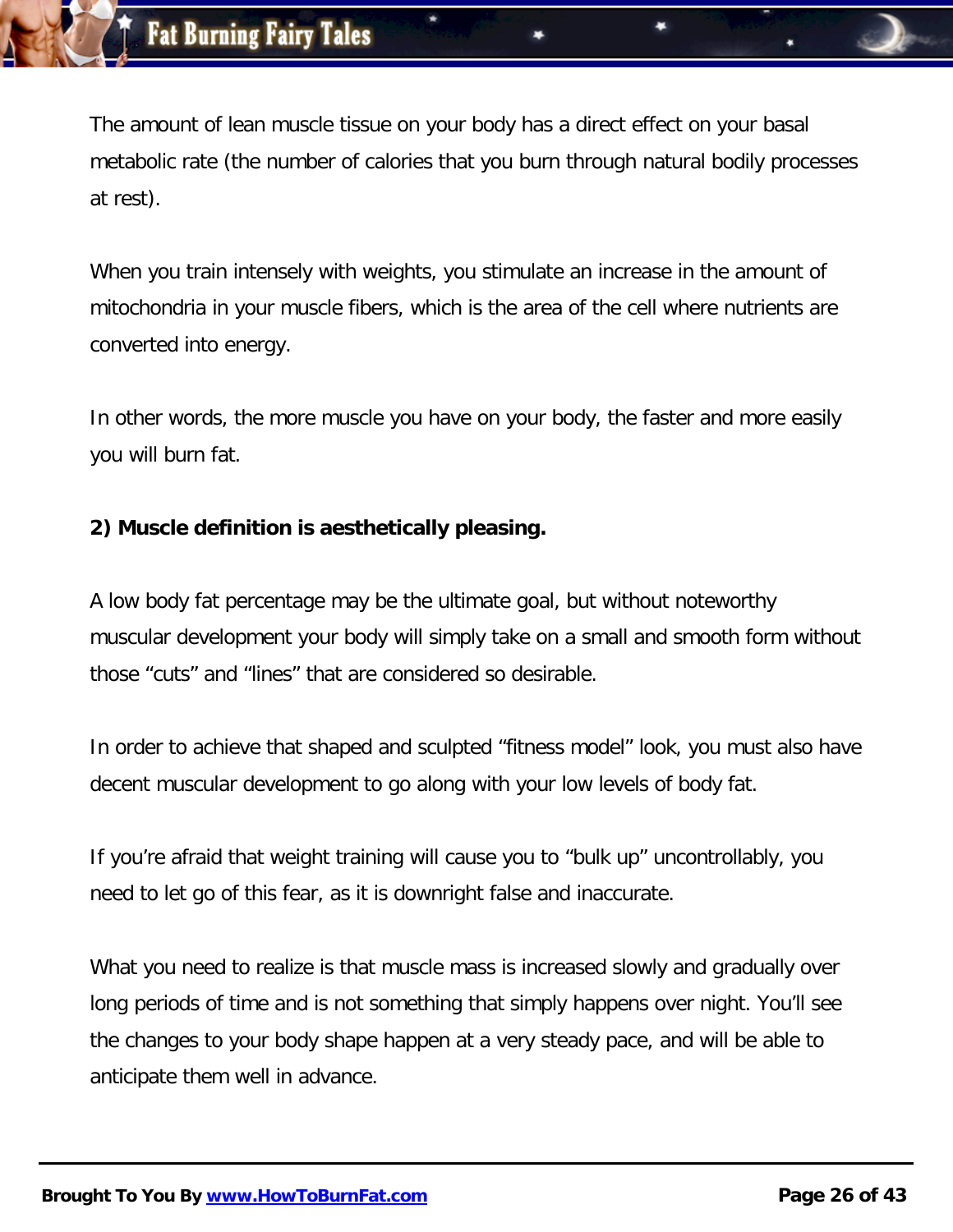(This is particularly true for females, as they have far lower levels of testosterone, which is the primary hormone involved in building muscle.)

Unless you are incredibly genetically gifted, the fear of becoming "bulky" from weight training is completely irrational and is definitely not something to worry about. In truth, intense weight training in the gym is the **key** training method that will re-shape and re-define your entire body as a whole.

When you download [The Real Deal Body Transformation System,](http://nalewanyjfitness.com/go.php?offer=matynne54&pid=2) you'll also gain instant access to the "**Metabolic Ignition Workout Guide**", which shows you exactly how to perform an optimal weight training workout using basic equipment.



It shows you which days to train on… the best exercises to perform… along with the exact number of sets, reps and rest periods for each. Everything is laid out in a simple and easy-to-follow format, so you'll never be left confused or wondering.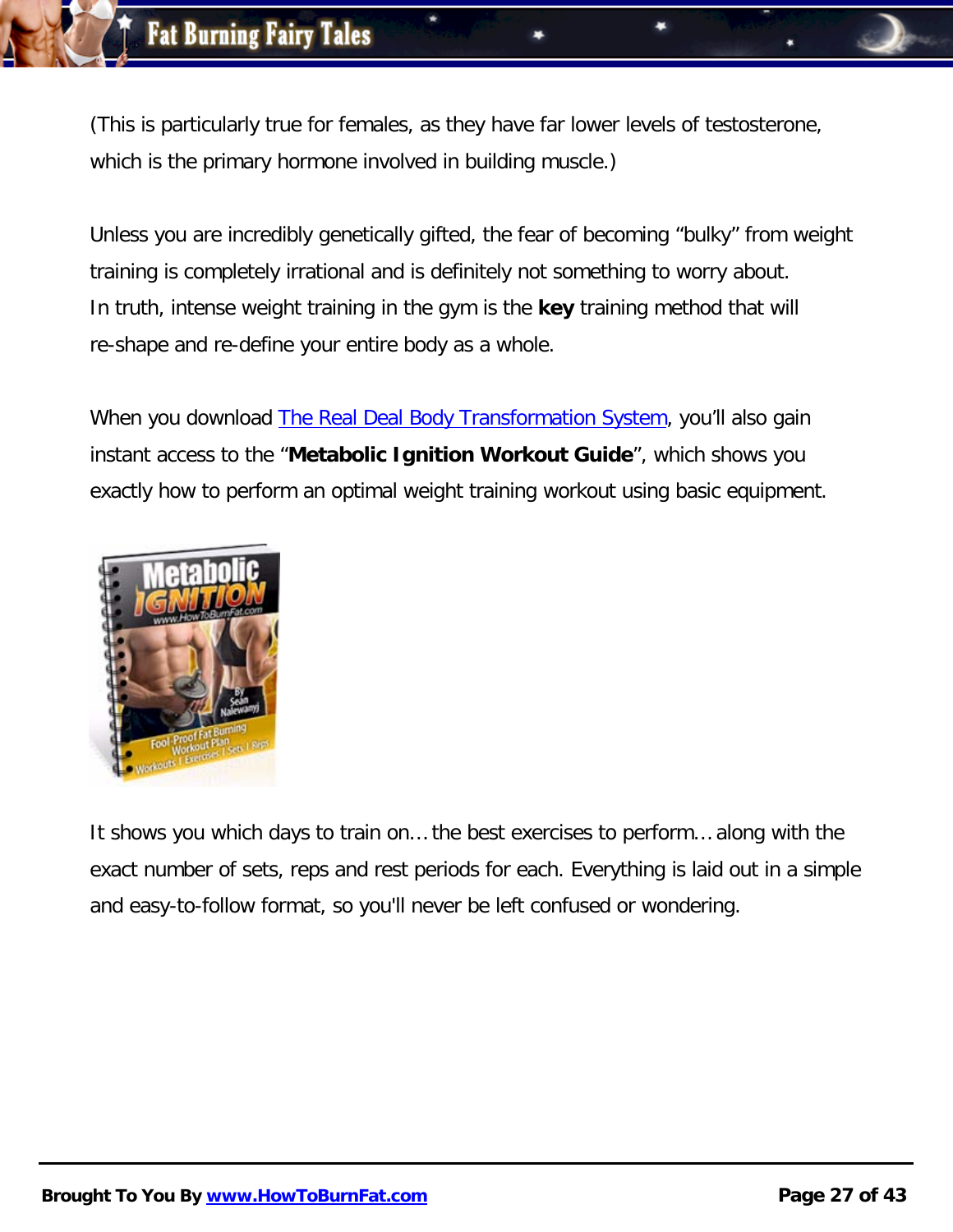#### **"You can target fat loss from a specific area on your body by training it with resistance."**

This is known as the fallacy of "spot reduction", which states that training a particular muscle group on the body using resistance will cause fat to be lost from that area.

Simply understanding that this notion is downright false and untrue will save you a boatload of time and effort in the gym and will help you to understand exactly how and why weight training should be included in your program.

Here's the bottom line...

#### **You cannot target fat loss from a specific area on your body!**

When you train a specific area of your body using resistance, you are simply stimulating the muscles that are involved in the movement. However, this has **no**  effect at all on the stored body fat in and around that area.

Training your biceps with weights does not burn fat from your bicep area. Training your abs with weights does not burn fat from your abdominal area. Training your thighs with weights does not burn fat from your thigh area.

Am I getting my point across?

Fat is simply a stored form of energy, and when stimulated to release it for use as fuel through diet and exercise, the body will simply pull it from wherever it sees fit.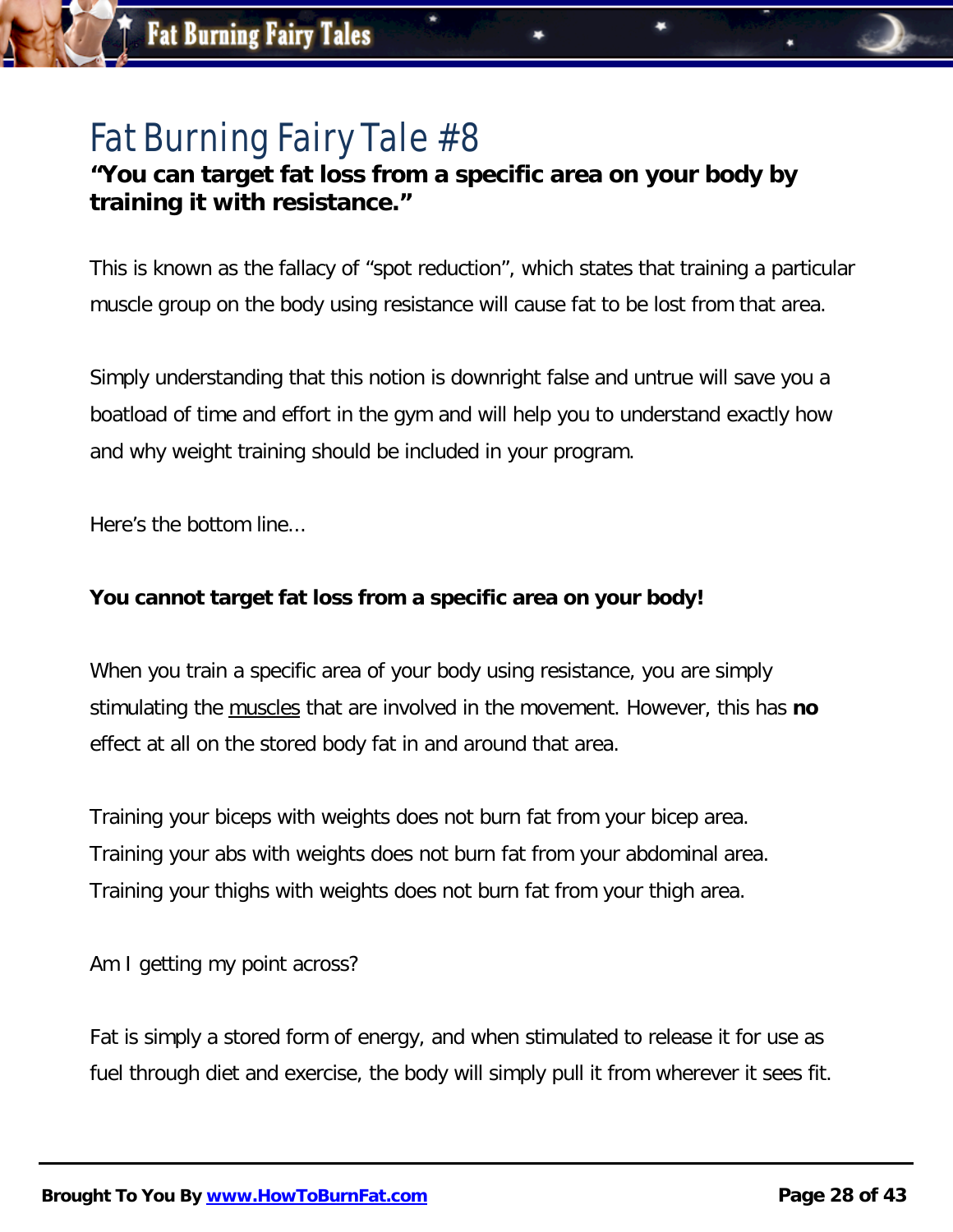However, there is no way to manipulate your weight training program to cause certain areas to slim down faster than others.

Every time you train your body with resistance, your goal is simply to stimulate an increase in the size and strength of the muscles. This in turn will increase your resting metabolic rate and will aid you in developing a shaped and defined looking body. However, don't think that as you're physically lifting those weights that you are directly melting fat from the areas that you're training.

A properly structured weight training program is designed with the sole purpose of stimulating muscle growth and maintenance. This is accomplished through the use of basic free weight exercises using low to moderate repetitions and performed to a high level of intensity.

Afraid to train "like a bodybuilder"?

#### **Don't be!**

It is by far the absolute fastest way to get into the shape you desire.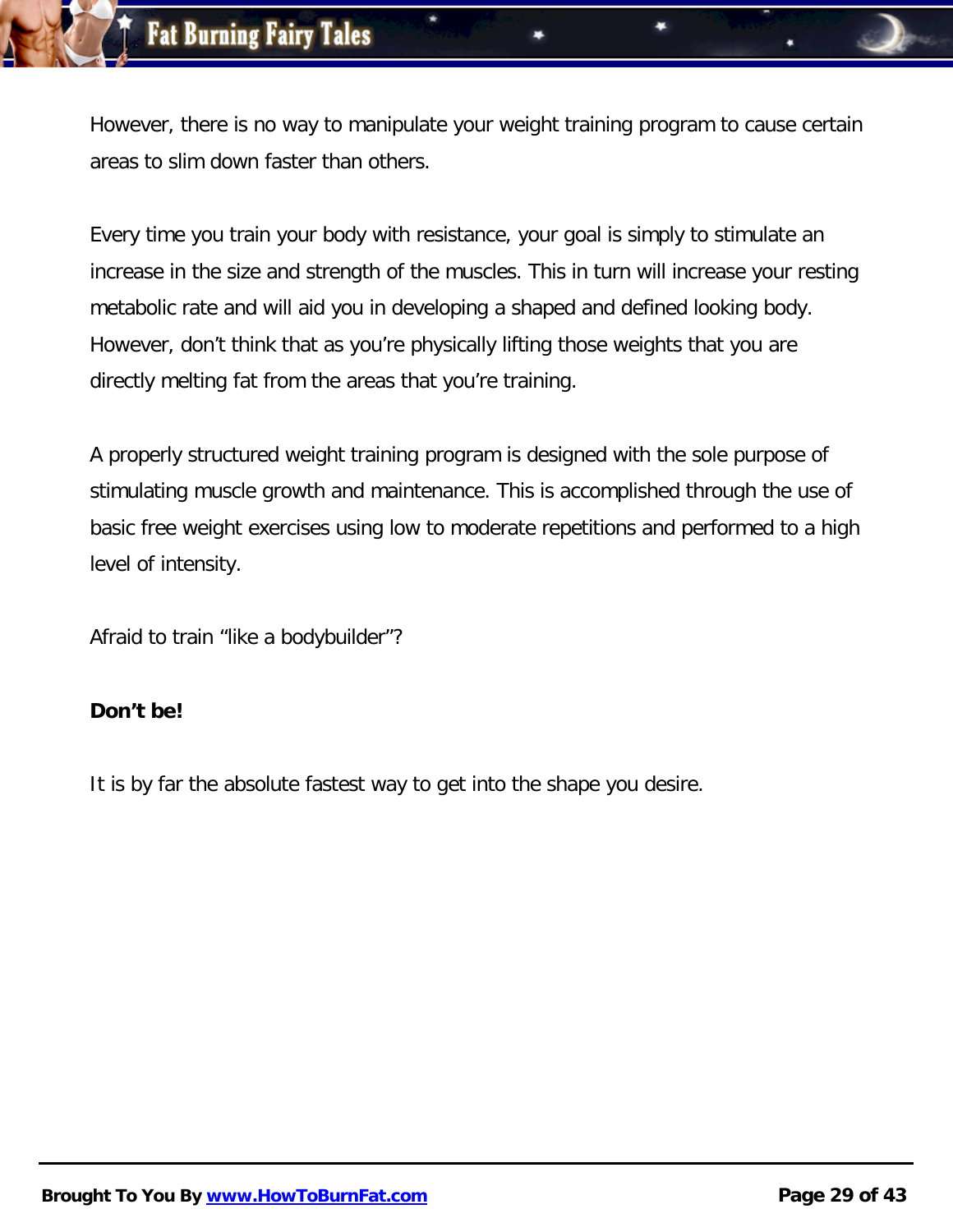#### **"You need this piece of 'revolutionary breakthrough' exercise equipment in order to really transform your body shape."**

We've all seen the late night television infomercials and the endless advertisements strewn across the pages of the fitness magazines promoting the latest and greatest piece of "miracle exercise equipment".

Whether it be for carving out a set of 6-pack abs, toning your "buns & thighs" or slashing off inches of fat from head to toe, there just doesn't seem to be any end to the endless barrage of fancy workout gizmos that are released every year.

Do you want to know the honest truth?

**There isn't a single piece of "innovative" exercise equipment in the world that can beat the effectiveness of basic free weights and machines that you find at your local gym.**

Virtually ALL of the fancy fitness equipment you see on the commercials and in the magazines are hugely over-hyped, grossly overpriced and in almost all cases they are simply less effective variations of basic freeweight and machines exercises.

The manufacturers hire world-class fitness models to endorse the product, throw in some phony before/after pictures and then "back up their claims" with bogus research and studies "proving" how well the item works.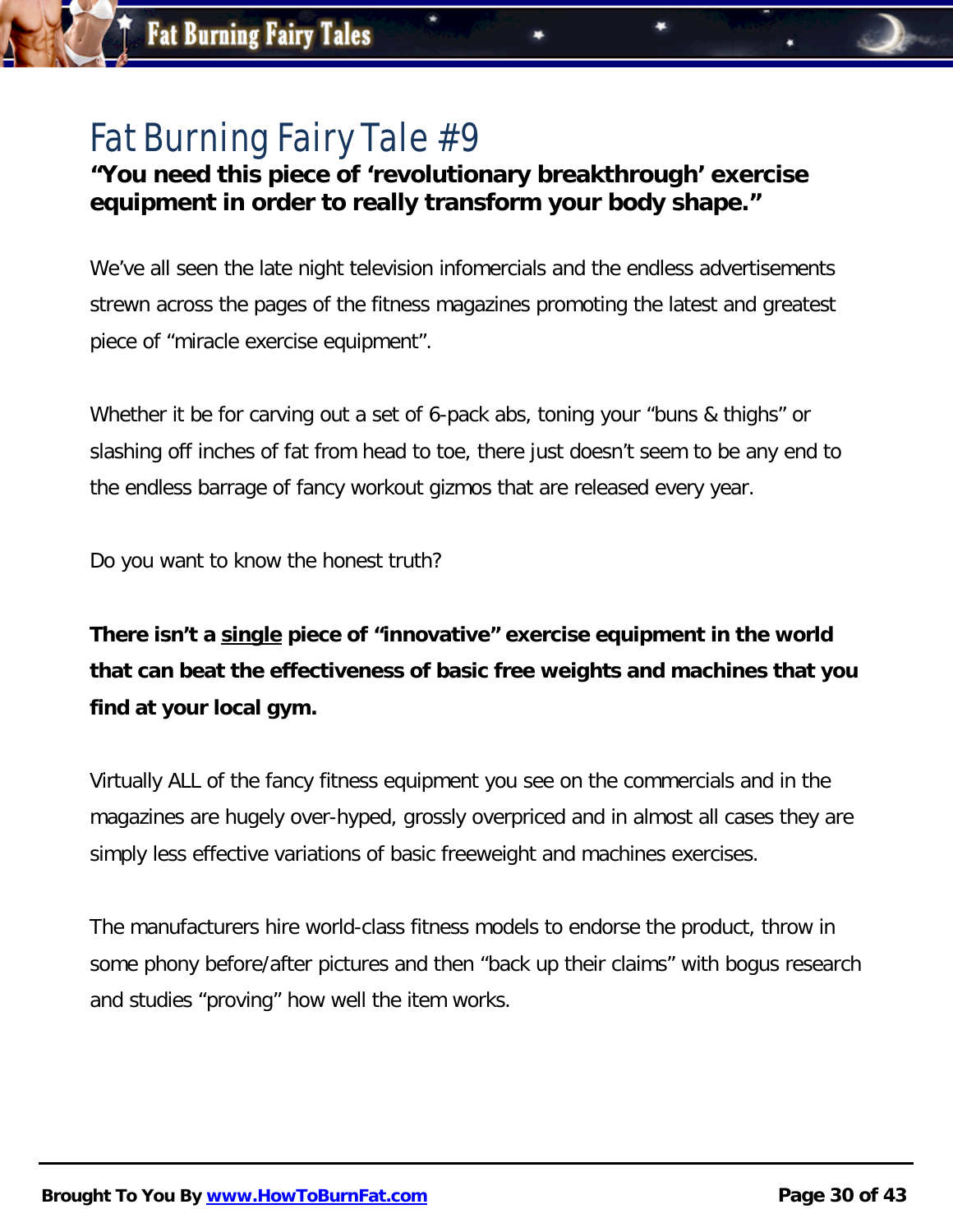In short, it's nothing more than a bunch of marketing hype designed to make a few people rich.

I'm not saying that it's all complete garbage (although 95% or more of it is); I'm simply saying that if you want to see the best fat burning results possible, there is no need to deviate beyond basic barbells, dumbbells, benches and common machines that you'll find at most gyms across the country.

The absolute most effective exercises for developing your muscles and re-shaping your body are the ones that have been performed for decades... Squats, bench presses, chin-ups, barbell rows, overhead presses, deadlifts, dips, curls etcetera.

That's why I included a full **Video Exercise Tutorial Database** as one of the many support modules to go along with [The Real Deal Body Transformation System.](http://nalewanyjfitness.com/go.php?offer=matynne54&pid=2)



It provides full motion video and written descriptions for over 100 of the most effective weightlifting exercises out there.

You'll learn proper form to prevent injuries as well as additional tips and tricks to get the most out of each and every exercise in your workout plan.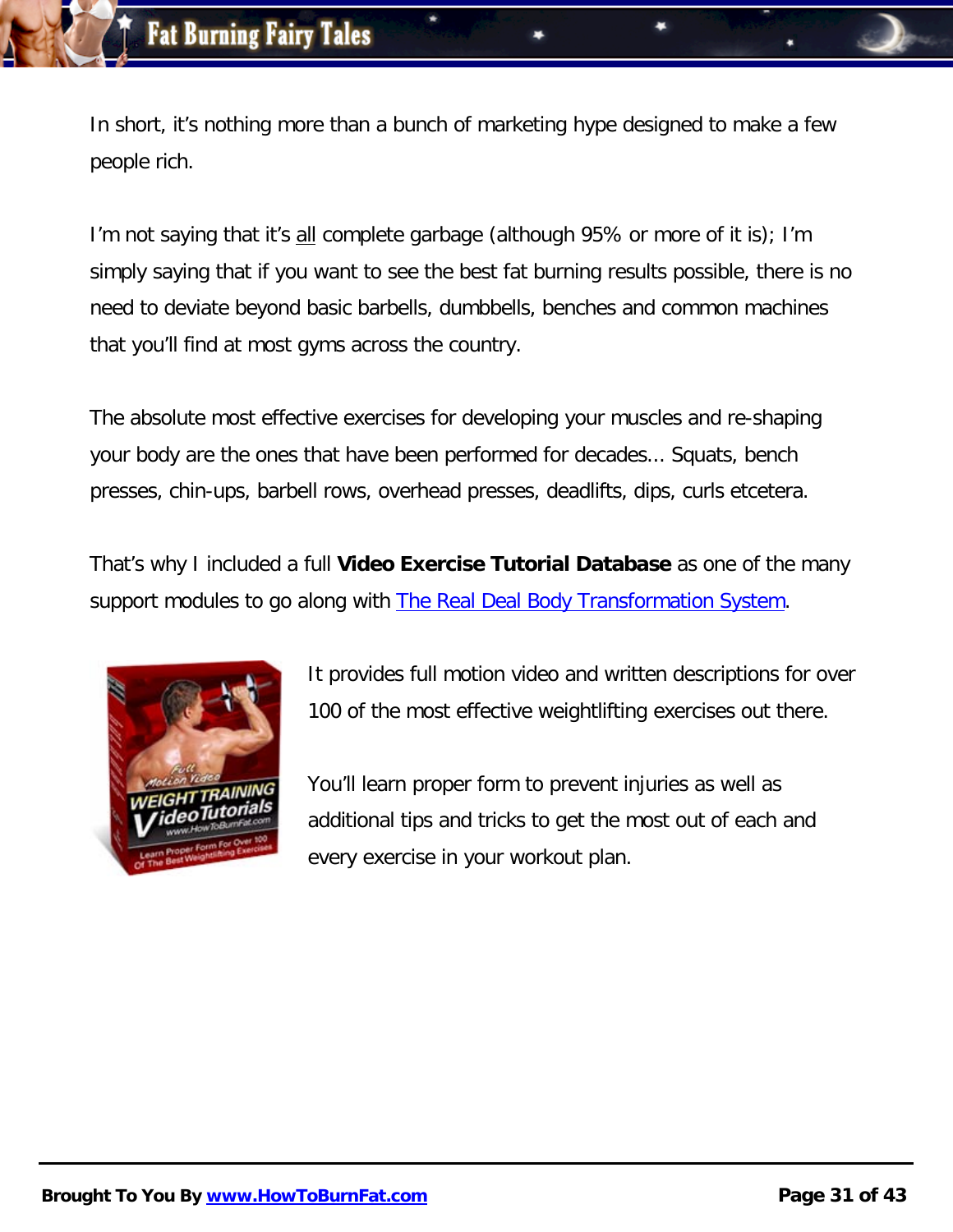#### **"The secret to dramatic fat loss lies in this pill, powder, tea or cream..."**

If there existed one industry out there that could be used to encapsulate the very definition of the word "marketing hype", weight loss supplementation would be it. I honestly don't know of any other market out there filled with more fairy tale logic, exaggerations and flat-out lies than this one.

Promoting an endless array of "magical" pills, powders, creams and teas to entice your interest, those in fat burning supplement industry seem to be willing to do just about anything to get their hands on your hard-earned money.

All they have to do is use fancy terms like "clinically proven", "patented", "scientifically formulated" and "research proven"… slap some ingredients together in a fancy bottle… place a grossly excessive price tag on it… place it on the shelves… and people will continue to fork over their cash.

Does it matter if the product actually works? No.

Does it matter if there is concrete research to support its effects? No. Does it matter if there is any logical basis whatsoever for their claims? No.

As long as there is a compelling advertisement and an uninformed consumer willing to take the bait, this unfortunate situation will continue to perpetuate itself over and over again.

Let me make one thing clear here…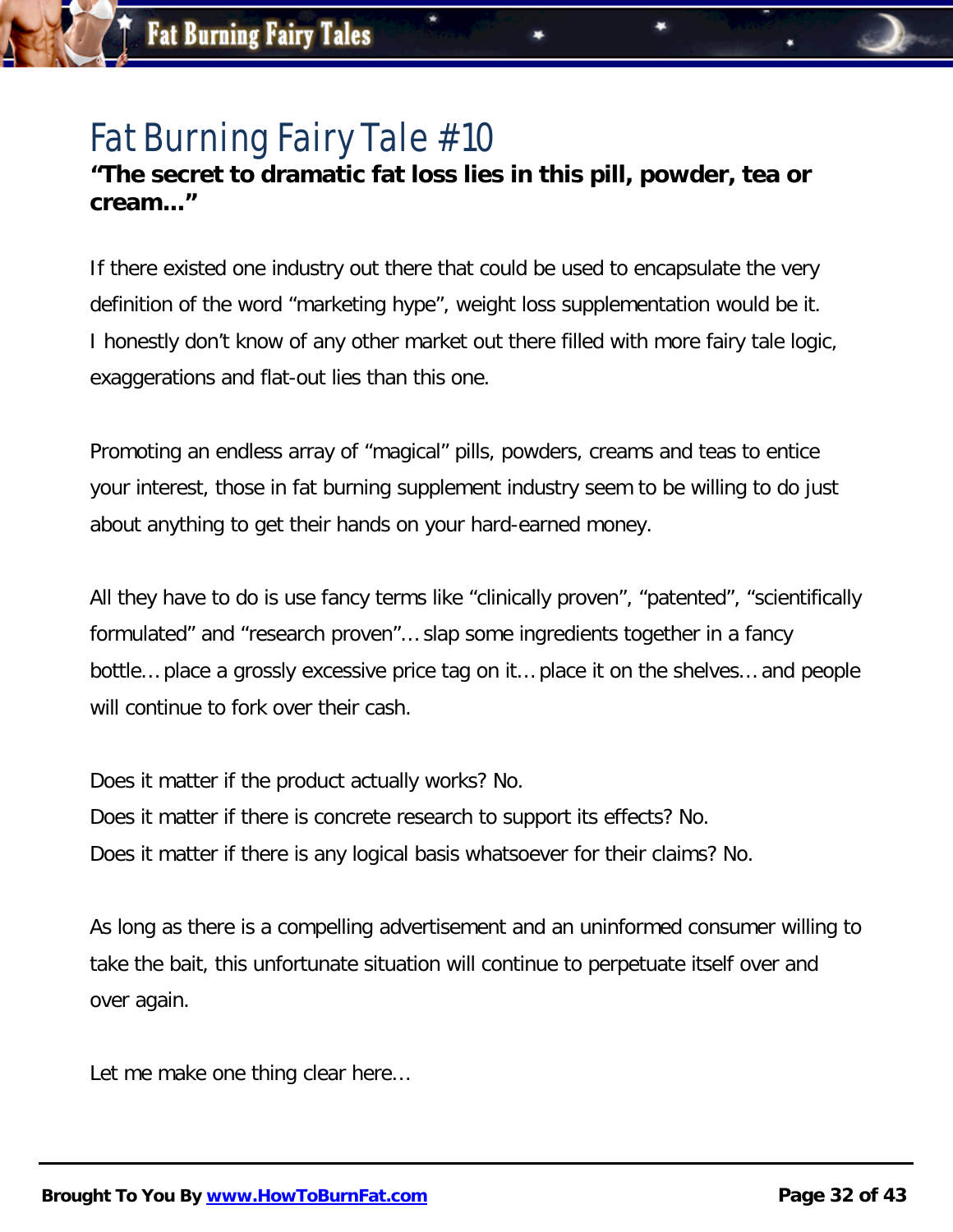**There is not a SINGLE fat loss supplement available in the ENTIRE WORLD that could ever take the place of a proper fat loss training approach and nutritional program.**

If your goal is to burn body fat and achieve a lean and defined body, then an intelligent workout routine and diet is the only way to get there. There are no shortcuts to any place worth going, and the notion that the "secret" to rapid fat loss lies in this pill or that powder is completely and totally false.

Does this mean that I am totally against the use of supplements?

No.

However, it's very important that you see them for what they are: a very small additional boost that should be used in conjunction with a consistent workout plan and proper diet.

If you're interested in learning more about fat burning supplements, make sure to read through my "**Fat Loss Supplements Exposed**" e-book that comes with [The Real Deal Body Transformation System.](http://nalewanyjfitness.com/go.php?offer=matynne54&pid=2)



It contains over 25 honest, unbiased reviews of all of the most popular weight loss supplements available today. By the time you're done reading through this 76-page report you'll know exactly which fat burning supplements are worth your money and which ones are nothing more than pure marketing hype.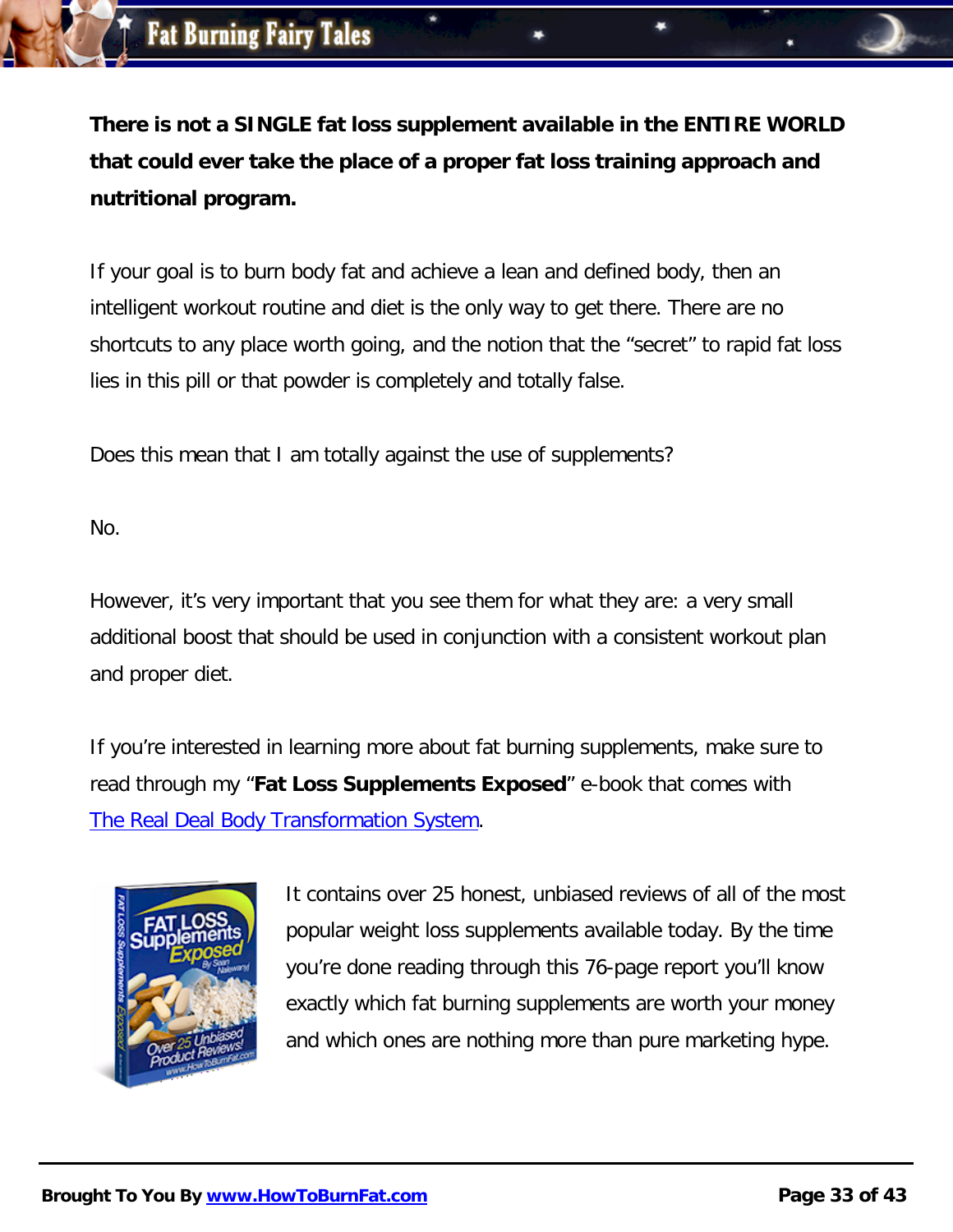#### **"Follow this program and lose 20 pounds of fat in 20 days!"**

It's understandable that we all want to see results as quickly as possible, but when it comes to properly losing body fat, there are definite finite limits as to how much progress we can achieve within given time frames.

If your goal is to lose body fat, maintain muscle mass and achieve a lean, defined and athletic appearance, a gradual and steady approach is the only way to get there.

Any time you try to make drastic changes and drop large amounts of bodyweight over short periods of time, there will always be consequences. The human body is simply not designed to work that way, and the key to long-term, permanent fat loss is to work with your body rather than against it.

If you try to do too much too fast, your body will simply respond in a defensive way by slowing down the metabolism in order to conserve energy, wasting away lean muscle mass and secreting hormones that encourage fat storage.

While you might be able to get rid of a significant amount of bodyweight over the short term, you will inevitably experience rebound weight gain as the body fights to maintain a balanced state. You'll eventually end up with more stored fat, a slower metabolism and a body that is programmed to gain weight easily.

So while it may be possible to "lose 20 pounds in 20 days", this sort of method is unhealthy, ineffective and will actually make things even harder for you over the long-term.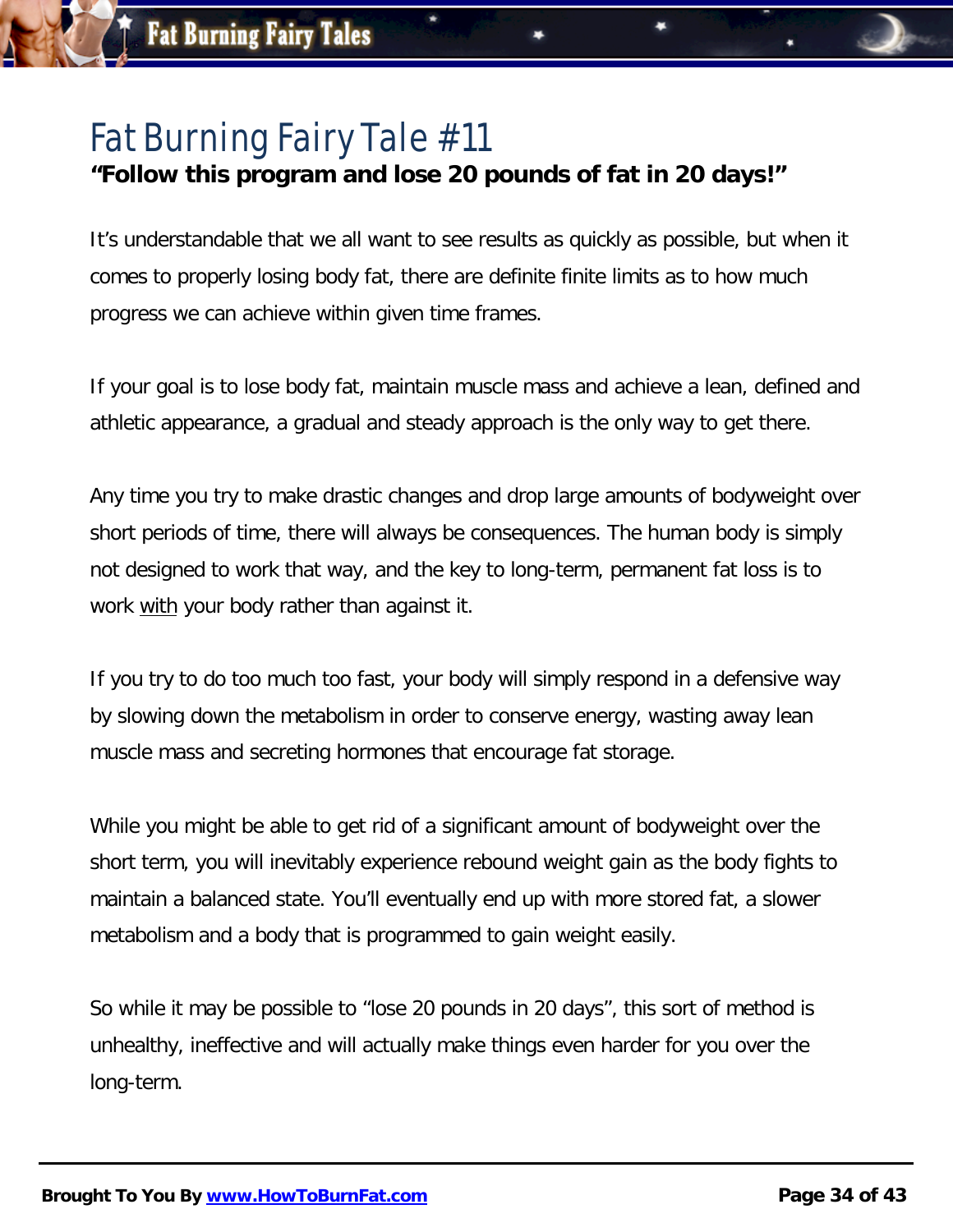If you're serious about achieving high quality, long-lasting improvements in your body composition, a patient and gradual approach is truly the only way to get there.

### **If your program is structured properly, you should expect to experience an overall fat loss of roughly 1-2 pounds per week.**

Any more than this and you're simply moving too quickly. You'll be dropping lean body mass at too fast of a rate, and will be increasing the likelihood of your body's starvation responses coming into play.

If you really want to make this happen, then you've got to be patient and accept that the results won't come over night. You can certainly see "fast" results in a relative sense, but if you're expecting to lose 15 pounds for that wedding 3 weeks away, forget about it.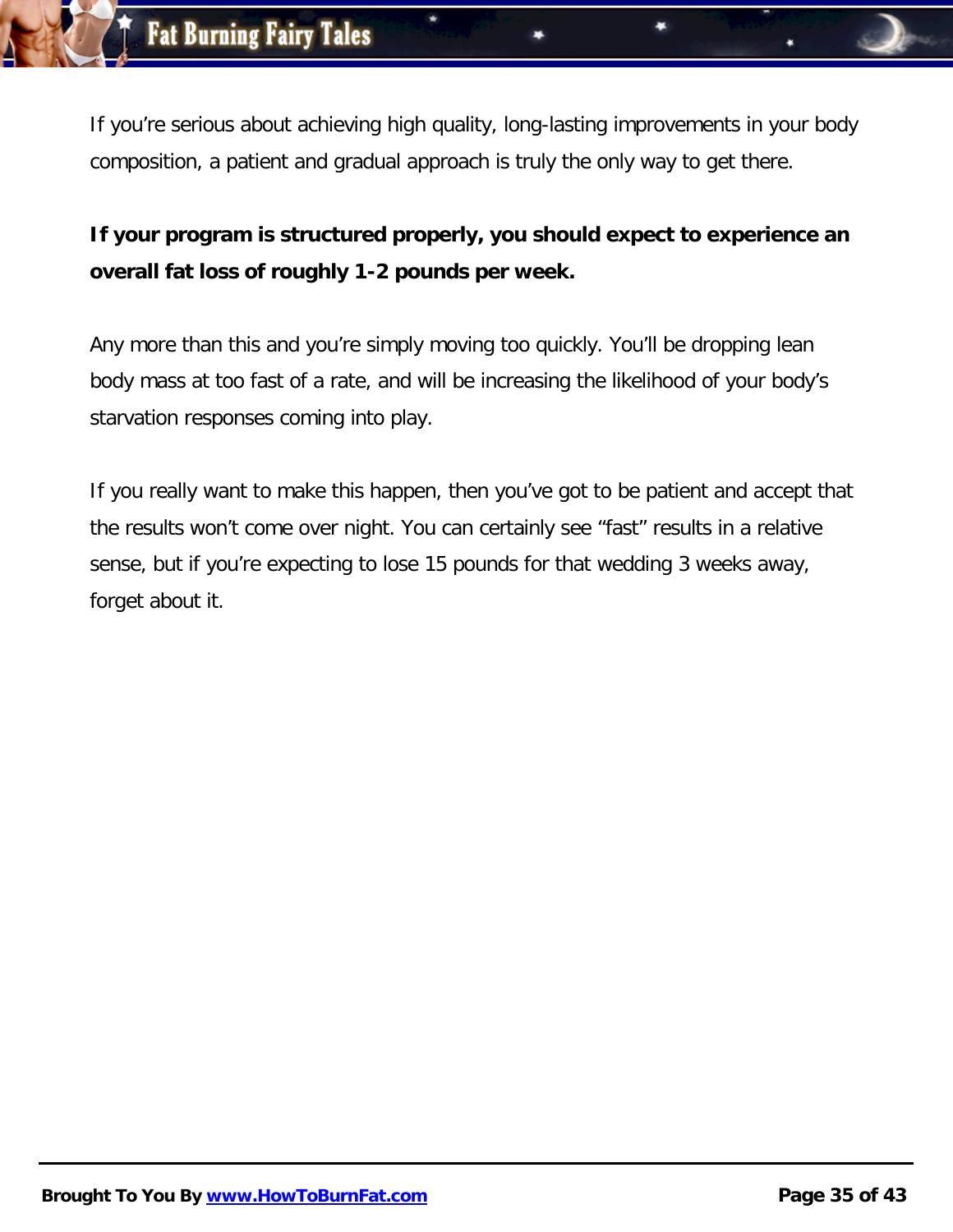#### **"You can achieve a lean, impressive, standout body without working hard for it."**

The saying says that "there are no shortcuts to any place worth going", and sculpting out a lean and defined body over the long run is no exception.

The actual step-by-step principles behind achieving this goal may not be highly complicated, but that doesn't mean it's going to be easy.

Simple, yes... Easy, no.

You'll be required to follow a properly structured nutrition plan each day, and will have to put forth a good hard effort in the gym several days per week. There will be times where you'll be tempted to give in to laziness, but if you're truly serious about changing your physique you'll have to rise above and conquer this.

It's far from the hardest thing in the world to do, but it will require a decent amount of willpower, patience and discipline on your part.

If you were expecting this to be a walk in the park, then you're in for a disappointment. With all of the marketing hype, exaggerations and false promises in the weight loss industry, it's no wonder that so many people think this goal can be achieved over night and without any real effort.

Well, from a genuine expert with no hidden agenda who truly cares about the success of his clients, I'm here to tell you that if you want to see serious changes in your body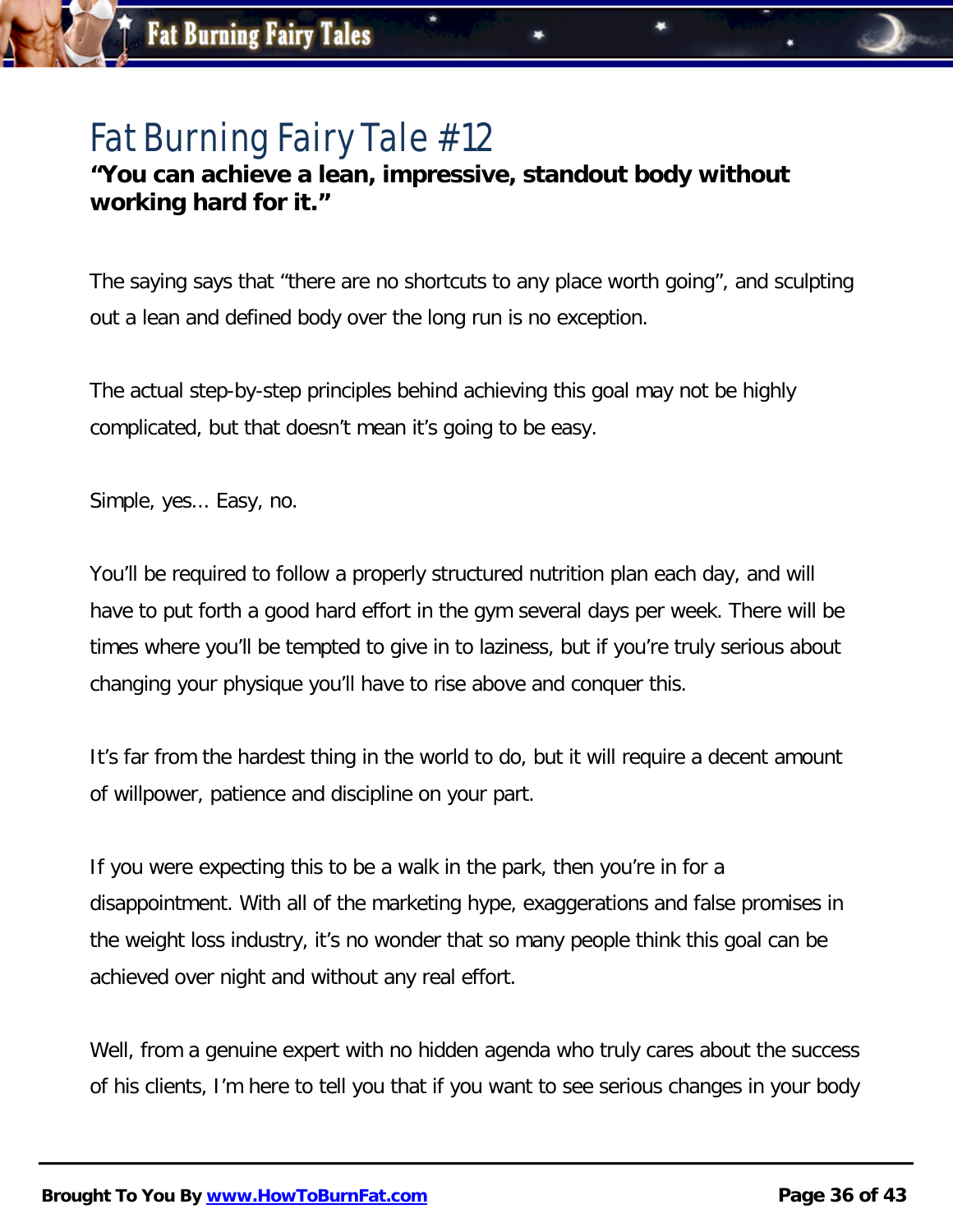by burning fat, building muscle and gaining strength, you're going to have to work for it.

After all, if it really were as easy as the fitness marketers make it out to be, then everyone would be walking around with chiseled, ripped bodies everywhere you went. If you take a good look around you the next time you're out in public you'll quickly see that this isn't the case.

#### **But that's exactly what makes it so fulfilling and satisfying.**

It's knowing that while others are giving in to laziness, stuffing their faces with unhealthy foods and packing on the pounds as each year goes by, you're sticking it out and being the best that you can be.

It's about being one of the select few who walks around with their held high, sporting the rare sight of a rock-hard, shaped and sexy body.

The fact that you've read through this entire report shows me that you're serious about this and that this is something you really want.

#### **So I have to ask you…**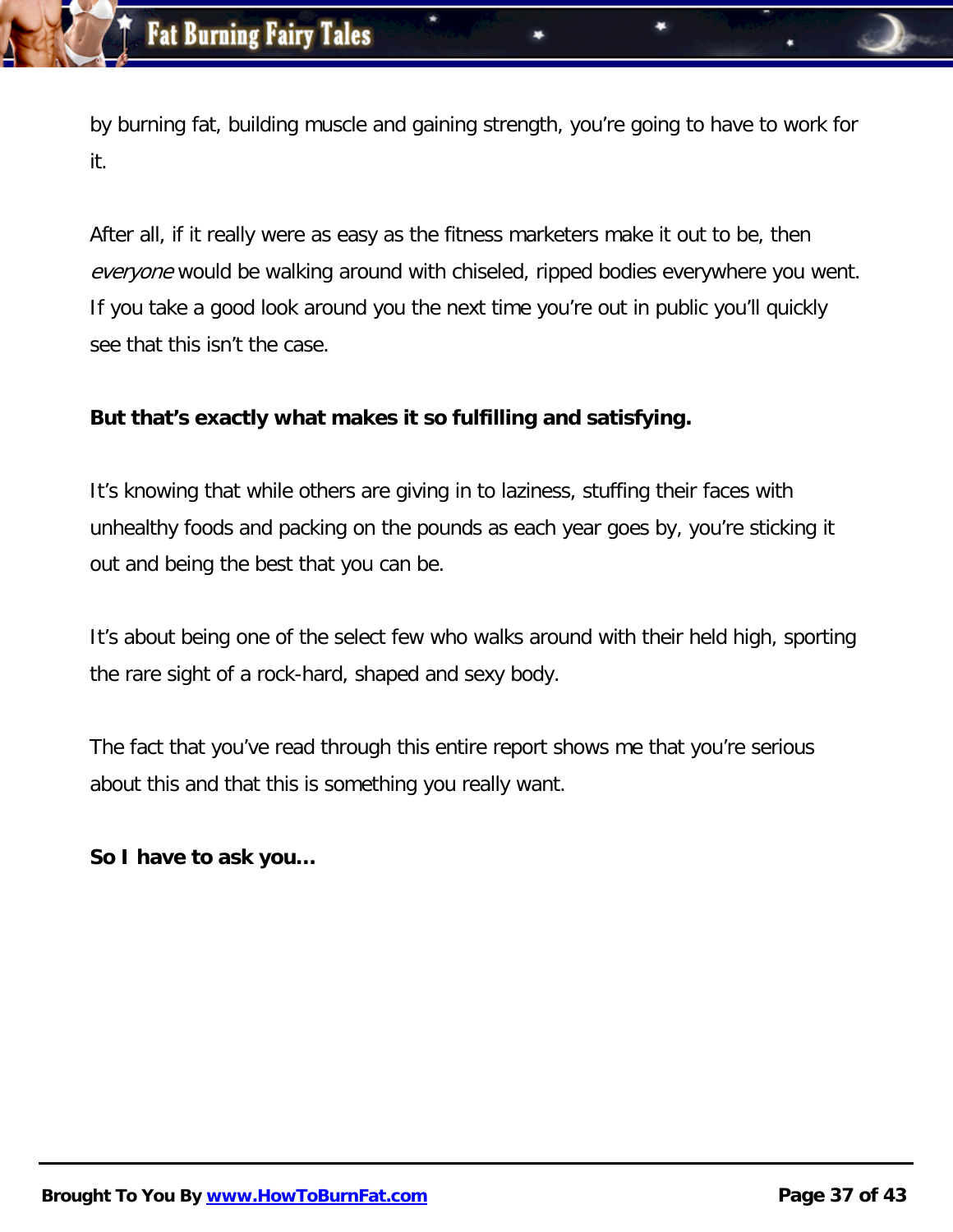# Are You Ready To Achieve Your Dream Body?



If you're ready to put all the talk aside and start taking action towards achieving a lean, sexy and impressive body…

#### **Congratulations!**

I commend you on your decision to do what it takes to get into impressive shape. Most people never have the courage to take that step, and instead spend their entire lives unhappy and unsatisfied with the way they look and feel.

This report has helped to clear up and explain the truth behind the top 12 fat loss myths circulating in books, on TV and on the Internet… and hopefully you've learned some new strategies to help guide you along.

While this information will help you lay the groundwork for an effective fat burning and muscle-sculpting program, the truth is that there are **many** other factors to take into account if you really want to achieve dramatic results quickly.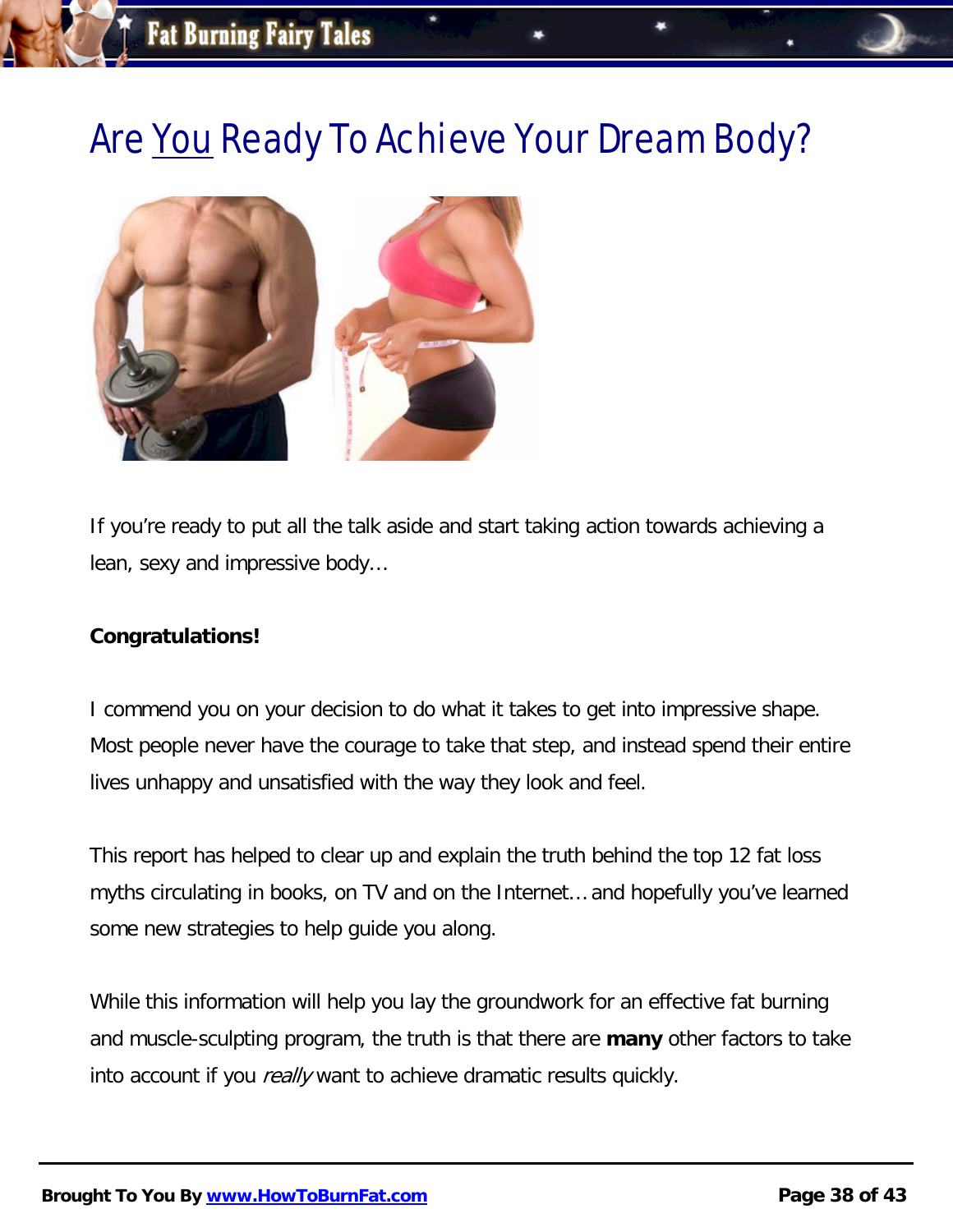There is such an obscene amount of false information out there, and if you don't have the right training and nutrition system in place you'll be literally guaranteed to fail in the long run… or you'll at least slow down your progress considerably.

#### **That's exactly why I created ["The Real Deal Body Transformation System"](http://nalewanyjfitness.com/go.php?offer=matynne54&pid=2).**

I've made many references to this widely acclaimed fat loss program throughout this report, and there's a good reason for it…

### **It's because it truly is the fastest and most explosive way for you to transform your body quickly, safely and permanently.**

The full-blown system includes my best-selling e-book, "**The Truth About Burning Fat**", along with a detailed collection of fat loss support modules and bonus items.

I'm talking step-by-step workout routines... customized eating plans... progress tracking tools... mp3 audio courses... video lessons... bonus reports… and much more. It's every single tool you need to slash fat, define your body and enhance your health & energy levels in lightning speed.

No hype, no fluff, no filler… Just the **honest** facts from a genuine expert who truly cares about your success and makes a living transforming people's bodies and lives. Don't take my word for it though…

**Just check out what other people are saying about my renowned fat loss system…**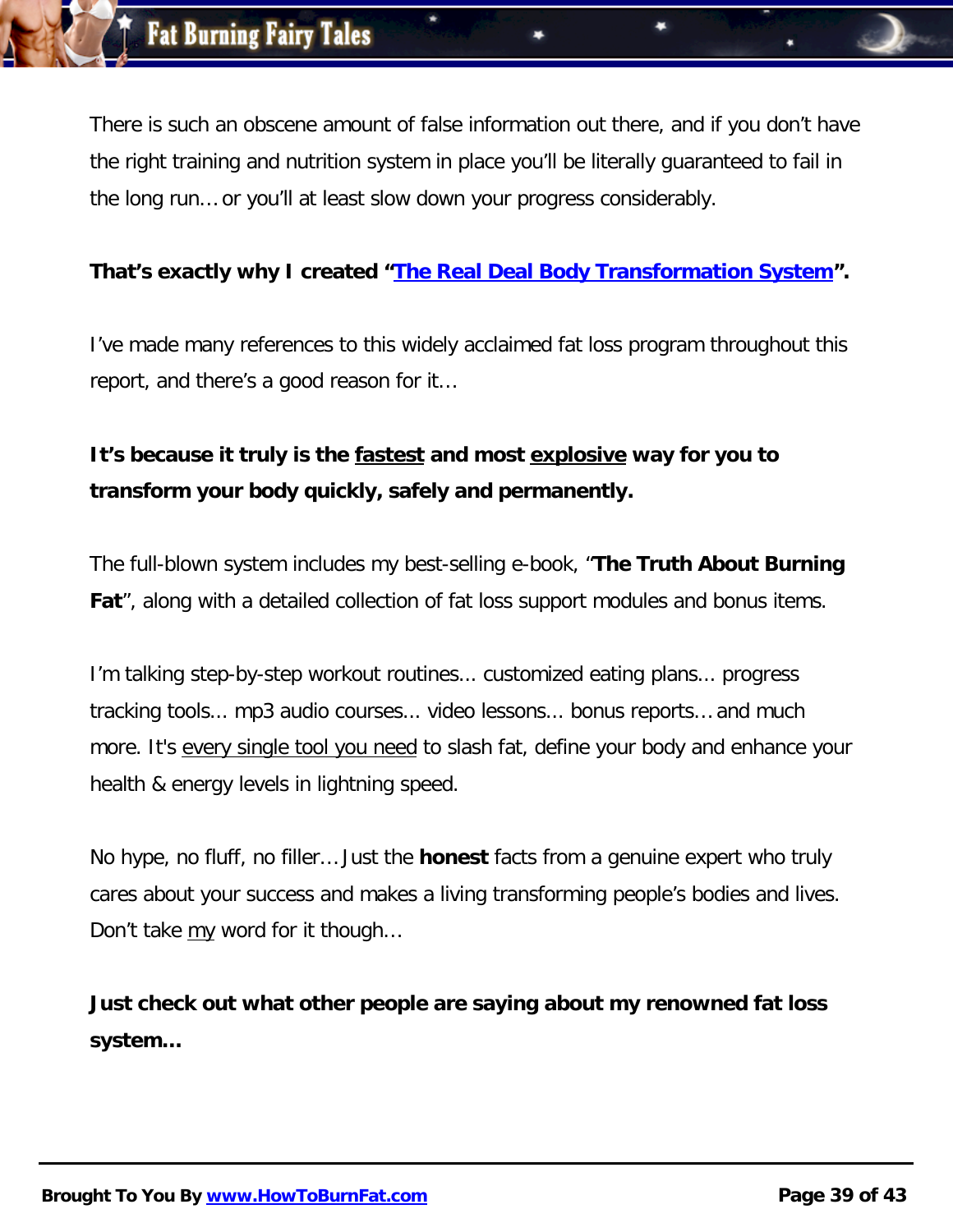### "I Feel Strong & Healthy… I Can Finally See My Abs!"



I've had several knee surgeries and spent 2 years laying in bed, on walkers, in a wheel chair and on crutches... My health was failing, I felt sick all the time, and decided it was time to do something about it... I'm happy to report that my body weight dropped from 227 pounds down to 199 pounds, and my body fat percentage went from 27% down to 10%!

**Matthew Eubanks Montana, USA**

### "This Can Be Done… Even After Having 4 Kids!"



I love how your program explains everything to the point, and doesn't confuse us with any fancy scientific lingo. All the tools are given - we just have to apply them. I started off at a plump size 16, and now fit comfortably into a size 4. My energy levels have increased, and I'm not afraid to wear tight-fitting clothes anymore. I'm so proud of what I've achieved!

**Sandra Peebles Georgia, USA**

### "Can Date Just About Any Girl I Want"



Since beginning the program my body fat has dropped down to an impressive 10%, and my entire physique is more defined and muscular than I could have ever imagined. I never get made fun of anymore. All of my friends say they wish they had my body! And guess what? I got the girl! In fact, I can date just about any girl I want now.

**Logan Amy Indiana, USA**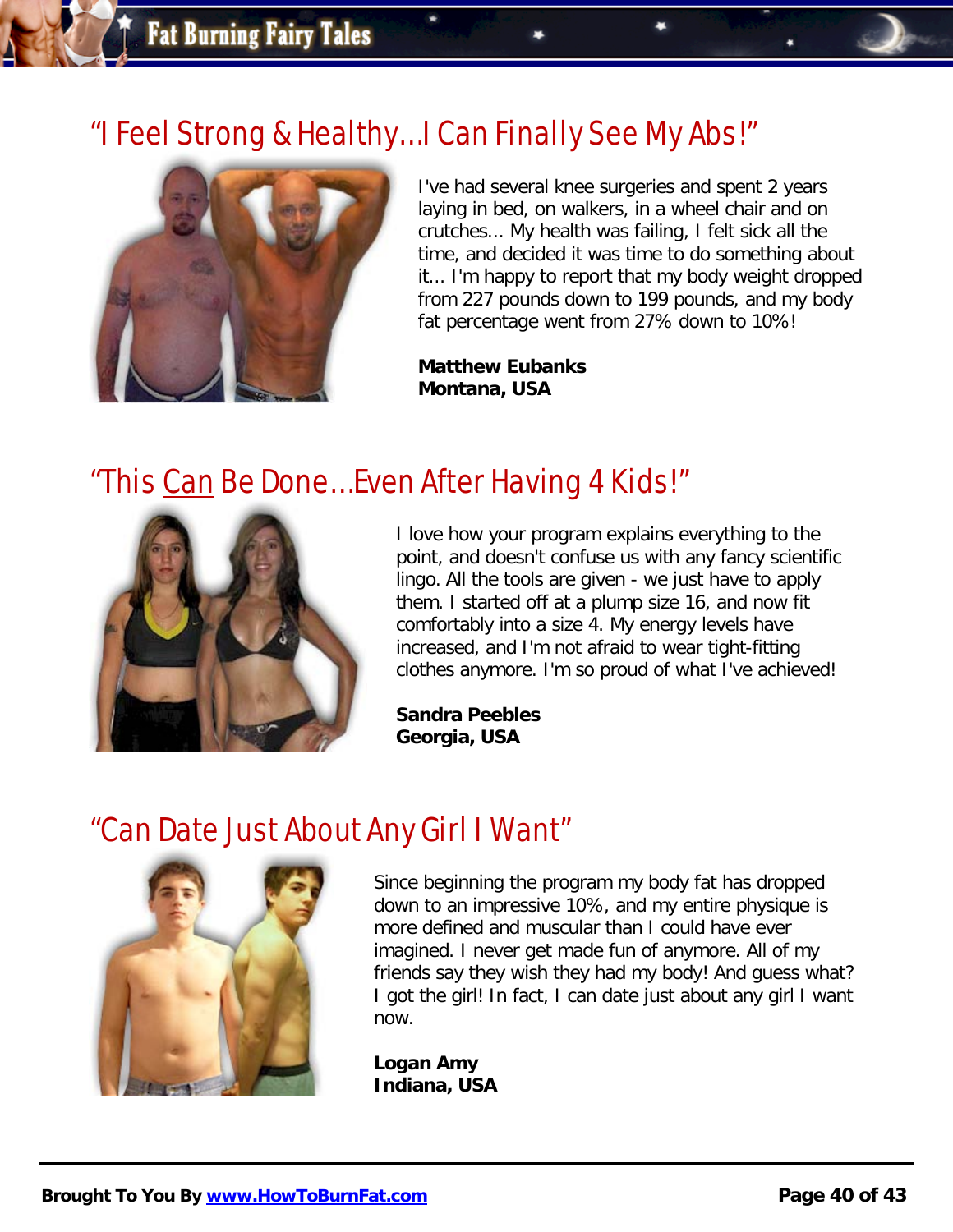### "I Wasn't Even This Fit In High School"



The strategies in your program are great. Nutrition really is 90% of the battle! Doesn't matter how much cardio you do if you aren't eating properly... I started at 175 pounds and am down to 112, and went from a size 14 to a size 4. I have way more energy and confidence… I used to get migraines all the time, but not anymore... People actually come up now and ask me for advice!

**Dara Wiles**

### "I Feel Amazing… My Whole Life Has Changed…"



I was constantly fatigued, and was never in the mood to spend time outside with my boys like a father is supposed to. I started off with 25% body fat and weighed 242 pounds... I'm now at 10% body fat at a weight of 198! I even quit my job and started my own business... I'm now making 3x my previous salary because I finally have the energy to be a success!

**Willem Steynberg Port Elizabeth, South Africa**

### "I'm Getting Noticed More By Guys Now!"



I was an athlete in high school, but once I went off to college my weight got out of control. I was sick and tired of being unhappy with my body... I just wanted to feel confident in a bikini again. I ended up slimming down from 176 pounds all the way down to 135! I now feel confident with myself... I love going out in public and dressing up, because I feel hot! I'm even getting noticed more by guys now…

**Lindsay Fullerman**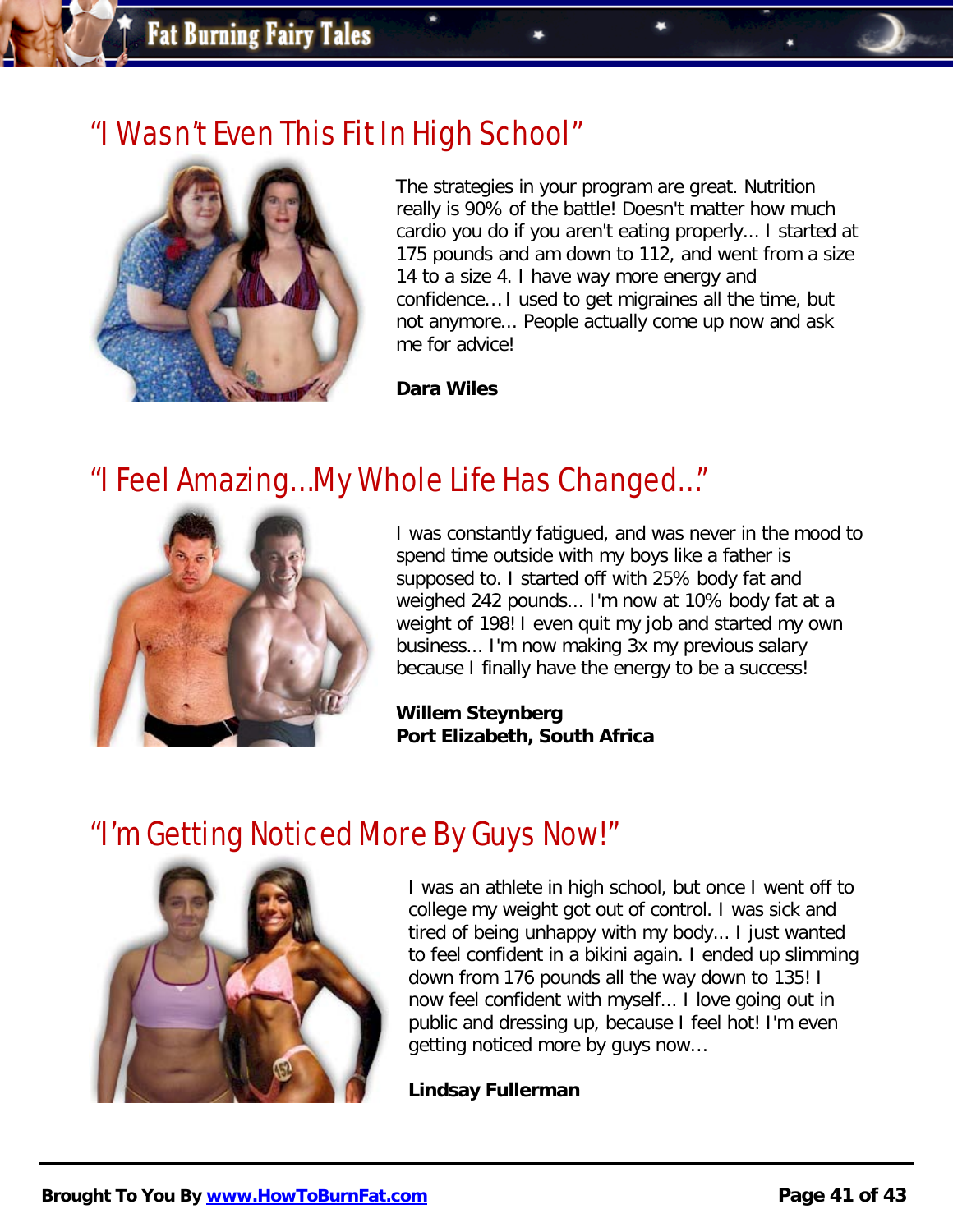**If you're ready to get started and finally achieve the lean, sexy, head-turning body you've always dreamed of, just click the link below to get started…**

The program is backed by a full 8-week money back guarantee… So you have absolutely **nothing** to lose. (Except the fat!)



# **[Click Here To Get Started!](http://nalewanyjfitness.com/go.php?offer=matynne54&pid=2)**

Here's to your brand new body,

SNaleway

**[www.HowToBurnFat.com](http://nalewanyjfitness.com/go.php?offer=matynne54&pid=2)**